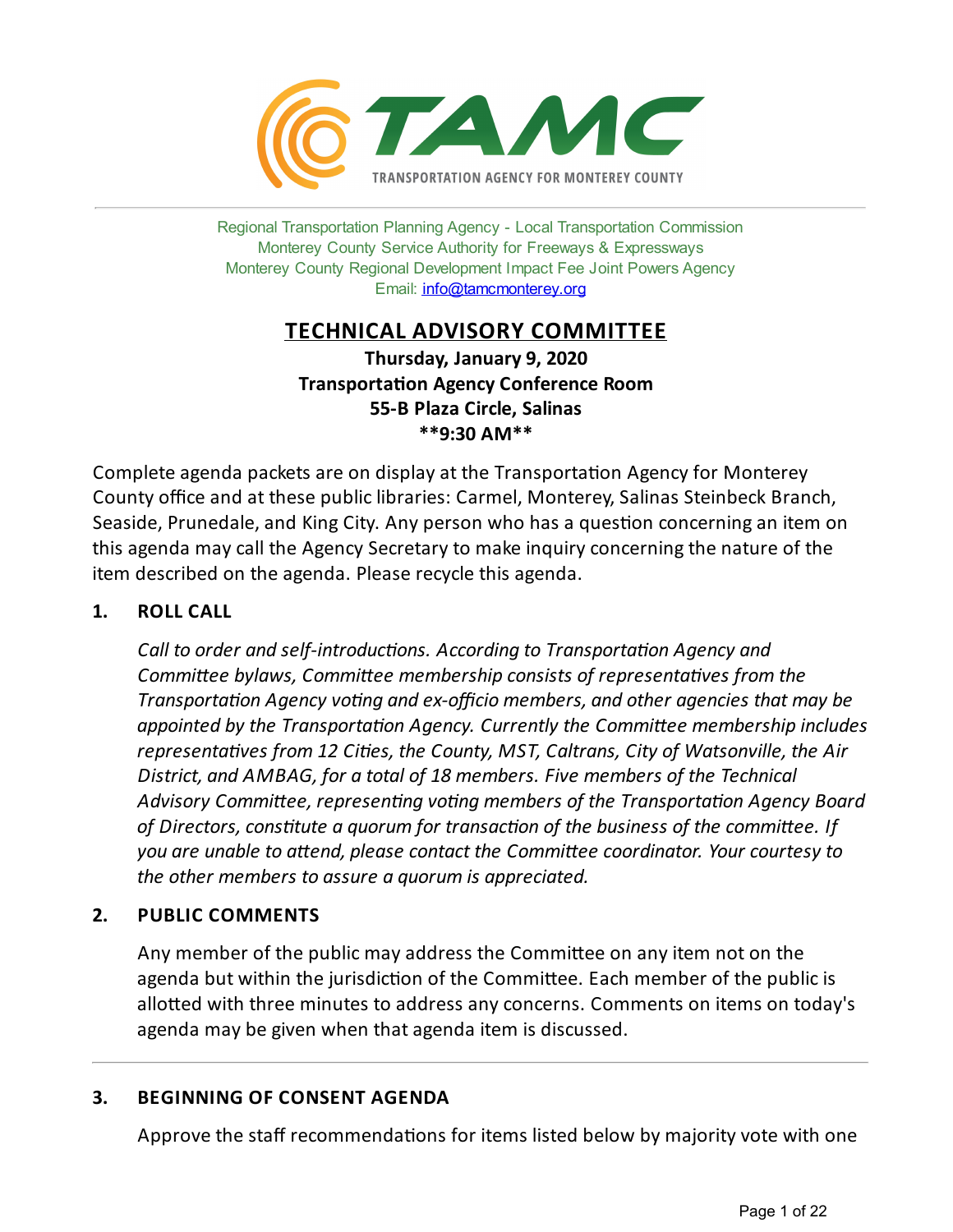motion. Any member may pull an item off the Consent Agenda to be moved to the end of the **CONSENT AGENDA** for discussion and action.

**3.1 APPROVE** the draft Technical Advisory Committee Minutes for November 7, 2019.

**- Zeller**

### **END OF CONSENT AGENDA**

**4. SELECT** members of the Technical Advisory Committee to serve as the 2020 Chair and Vice-Chair and **RECOGNIZE** outgoing Chair Brian McMinn for his service during 2019.

**- Deal**

*The Technical Advisory Committee chairmanship changes each calendar year in January.*

**5. RECEIVE** information about the Active Transportation Program Cycle 5 grants.

**- Green**

*The Active Transportation Program is a competitive grant program providing funding to increasesafe bicycling and walking through planning, infrastructure improvements and non-infrastructure program development across California. Call for Cycle 5 projects is scheduled for Spring 2020.*

**6. RECEIVE** an update on the development of the 2045 Metropolitan Transportation Plan/Sustainable Communities Strategy and 2022 Regional Growth Forecast from the Association of Monterey Bay Area Governments.

**- Heather Adamson (AMBAG)**

*Federal* and *state law requires that AMBAG prepare a long-range transportation plan everyfour years. That plan includes policies, projects and financial informaon consistent with the Regional Transportaon Plans prepared byeach of the countywide transportation planning agencies.* 

**7. RECEIVE** a presentation on the new Central Coast Supra-Regional Activity-Based Model.

# **- Bhupendra Patel (AMBAG)**

*The Transportation Agency utilizes the Regional Travel Demand Model, developed bythe Associaon of Monterey Bay Area Governments (AMBAG), for planning activities, including the Regional Development Impact Fee, corridor studies, and the Regional Transportation Plan.*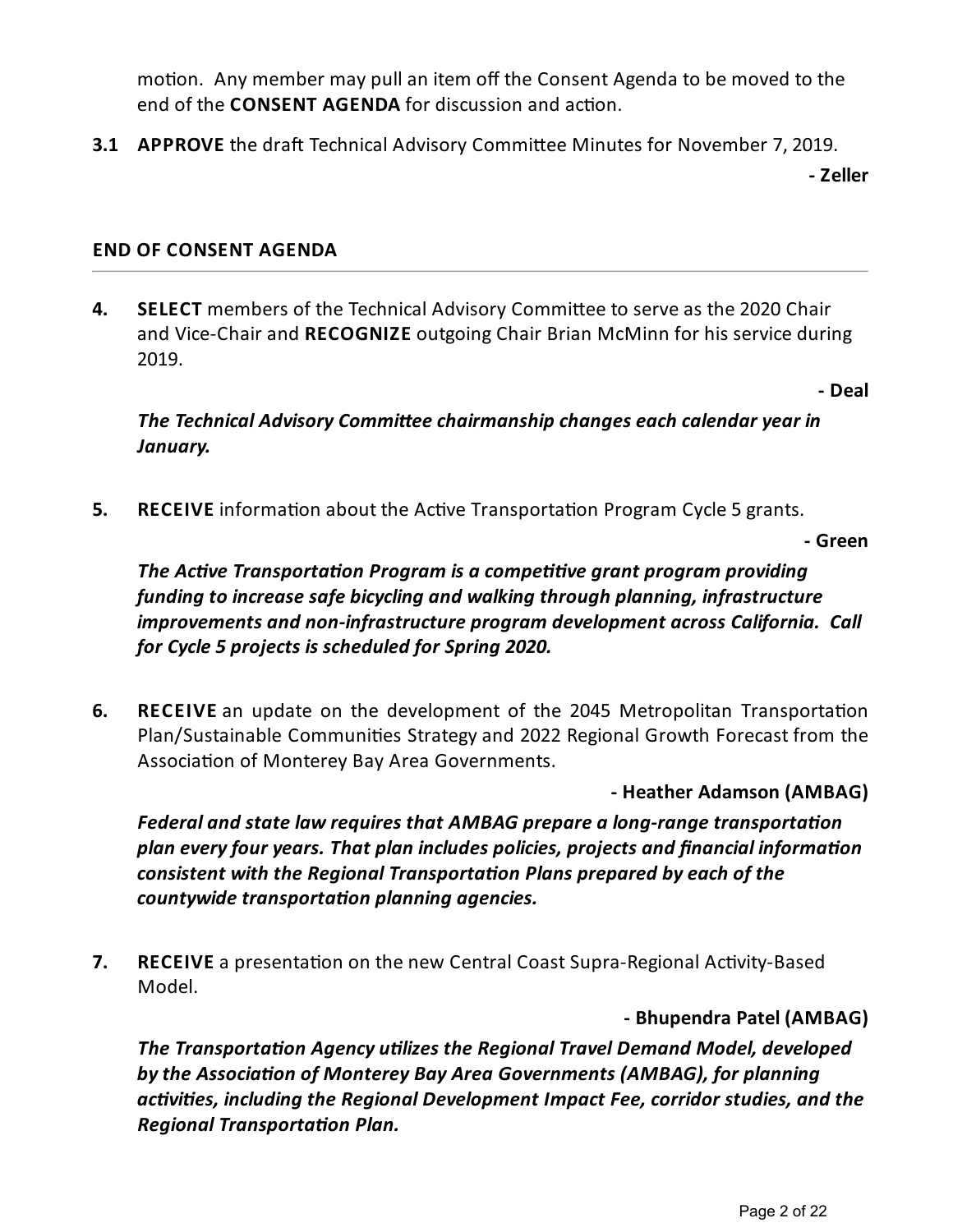**8. RECEIVE** a presentation on a naturally-occurring asphalt for increased strength and longer pavement life, including a field demonstration.

**-Brandon Gasser, Pacific Geosource**

*This* presentation offers an alternative to hot-melt asphalt to extend the life of new *pavement. With Measure X and SB1 pavement maintenancefunding going directly to cities* and *counties, hot-melt* asphalt alternatives may provide a way to extend *thelife of those maintenance projects and allow agencies to maintain moreroad miles over me.*

- **9. ANNOUNCEMENTS**
- **10. ADJOURN**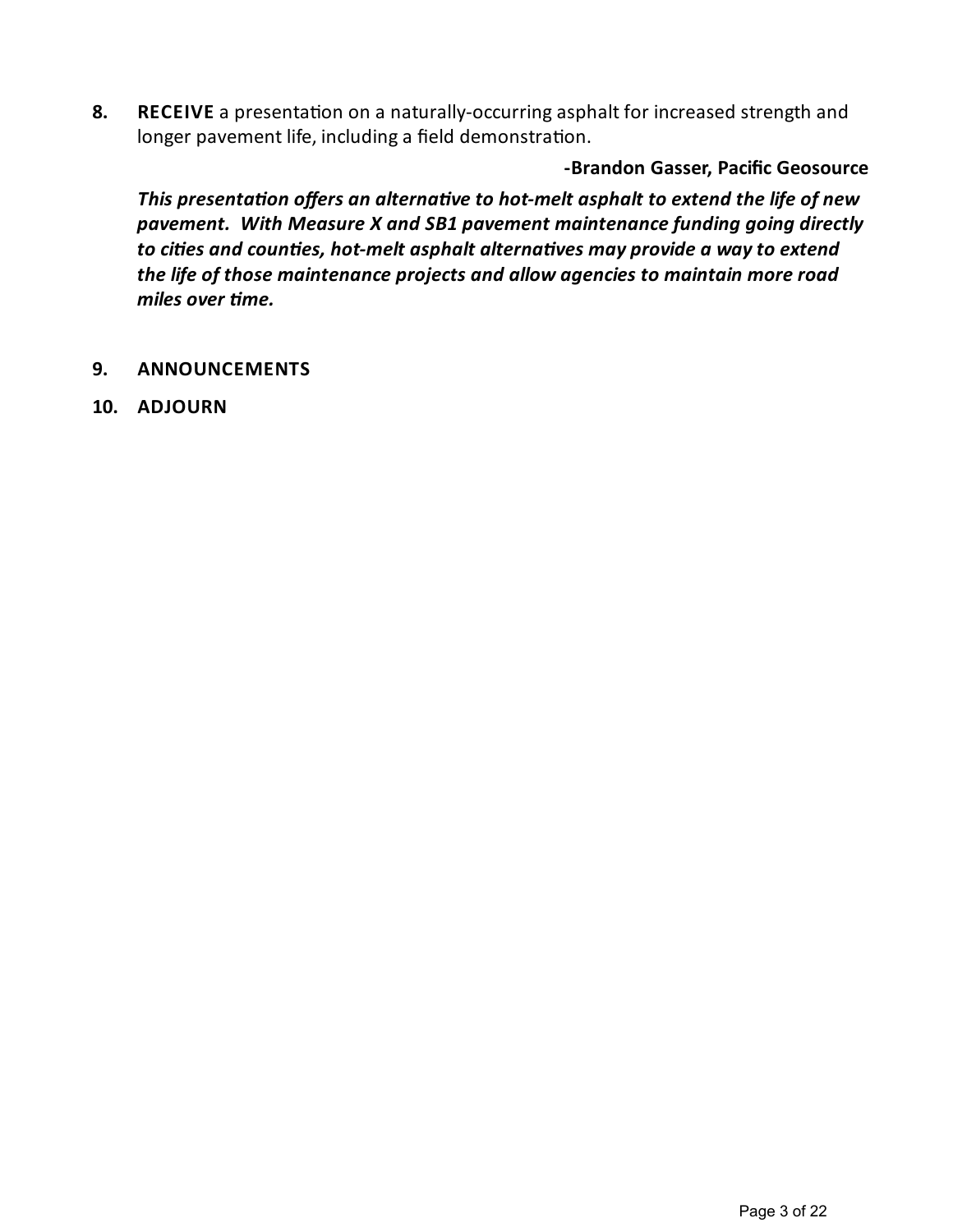# **Next Committee meeting will be on Thursday, February 6, 2020 at 9:30 a.m. TAMC Conference Room 55-B Plaza Circle, Salinas**

**REMINDER:** If you have any items for the next Committee Agenda, please submit them to: Transportation Agency for Monterey County; Attn: Rich Deal; 55-B Plaza Circle, Salinas, CA 93901, **email:** [rich@tamcmonterey.org](mailto:rich@tamcmonterey.org)

The Committee Agenda will be prepared by Agency staff and will close at noon nine (9) working days before the regular meeting. Any member may request in writing an item to appear on the agenda. The request shall be made by the agenda deadline and any supporting papers must be furnishedby that time or be readily available.

Documents relating to an item on the open session that are distributed to the Committee less than 72 hours prior to the meeting shall be available for public inspection at the office of the Transportation Agency for Monterey County, 55-B Plaza Circle, Salinas, CA. Documents distributed to the Committee at the meeting by staff will be available at the meeting; documents distributed to the Committee by members of the public shall be made available after the meeting.

> **Transportation Agency for Monterey County 55-B Plaza Circle, Salinas, CA 93901-2902 Mondaythru Friday 8:00 a.m. - 5:00 p.m. TEL: 831-775-0903 FAX: 831-775-0897**

*If requested, the agenda shall be made availablein appropriate alternaveformats to persons with a disability, as required bySecon 202 of the Americans with Disabilies Act of 1990 (42 USC Sec. 12132), and thefederal rules and regulaons adopted in implementation thereof. Individuals requesting a disability-related modification or accommodaon, including auxiliary aids or services, maycontact Transportaon Agency at 831-775-0903. Auxiliary aids or services include wheelchair accessiblefacilies, sign languageinterpreters, Spanish Languageinterpreters and printed materials, and printed materials in large print, Braille or on disk. Theserequests may be made by a person with a disability* who requires a modification or accommodation in order to participate in the *public meeng, and should be made at least 72 hours beforethe meeng. All reasonable efforts* will be made to accommodate the request.

**CORRESPONDENCE, MEDIA CLIPPINGS, and REPORTS - No items this month**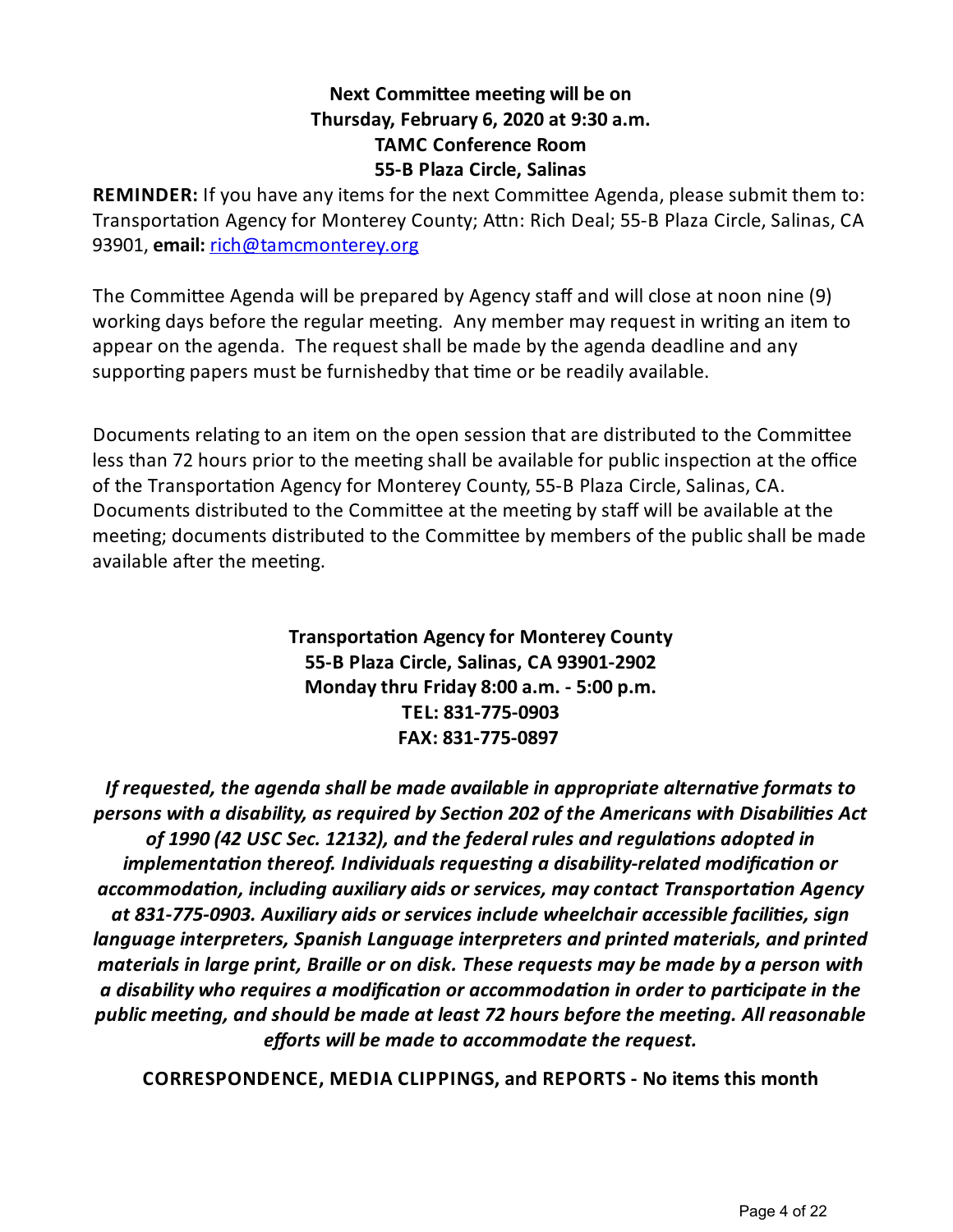

# *Memorandum*

**To:** Technical Advisory Committee

**From:** Michael Zeller, Principal Transportation Planner

**Mee ng Date:** January 9, 2020

**Subject: Dra Technical Advisory Commiee Minutes - November 7, 2019**

#### **RECOMMENDED ACTION:**

APPROVE the draft Technical Advisory Committee Minutes for November 7, 2019.

ATTACHMENTS:

Draft TAC Minutes for November 7, 2019  $\mathbf D$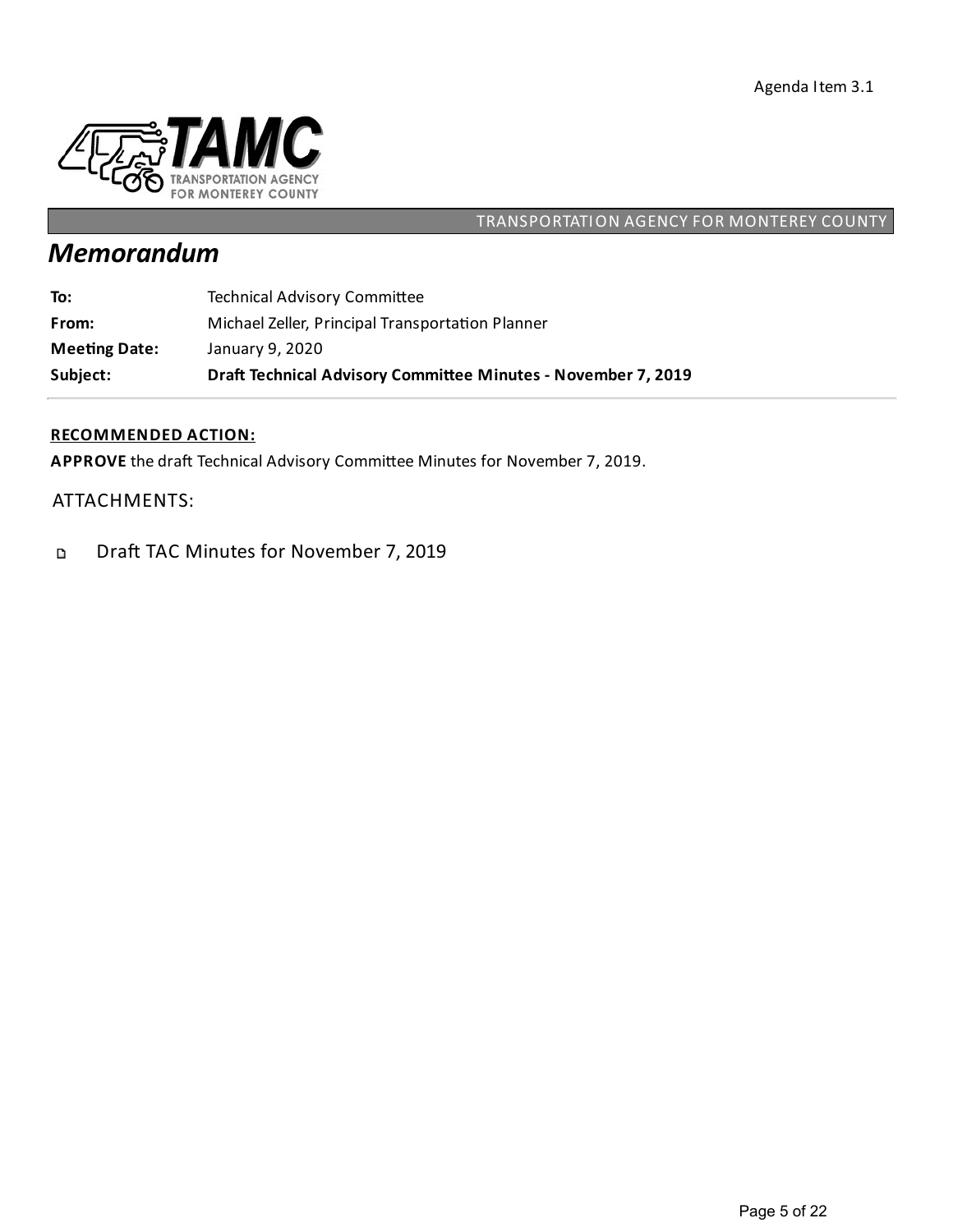### **TECHNICAL ADVISORY COMMITTEE MINUTES**

### **Meeting Held At Transportation Agency for Monterey County Conference Room 55-B Plaza Circle, Salinas**

| рити і міниць ог<br><b>COMMITTEE MEMBERS</b>       | <b>NOV</b><br>18 | <b>JAN</b><br>19 | <b>FEB</b><br>19 | <b>MAR</b><br>19 | <b>APR</b><br>19 | <i>- 01.</i><br><b>MAY</b><br>19 | <b>JUN</b><br>19 | <b>AUG</b><br>19 | <b>SEP</b><br>19 | <b>OCT</b><br>19 | <b>NOV</b><br>19 |
|----------------------------------------------------|------------------|------------------|------------------|------------------|------------------|----------------------------------|------------------|------------------|------------------|------------------|------------------|
| R. Harary, Carmel-by-the-Sea<br>(S. Friedrichsen)  |                  | $\boldsymbol{C}$ | $\mathbf{P}$     | $\mathbf{P}$     | $\mathbf{P}$     | $\overline{C}$                   | P                | $\boldsymbol{C}$ | $\mathbf{P}$     |                  | $\mathbf{P}$     |
| D. Pick, Del Rey Oaks                              |                  | $\boldsymbol{A}$ |                  |                  |                  | $\boldsymbol{A}$                 |                  | $\boldsymbol{A}$ |                  |                  | $\mathbf{P}$     |
| P. Dobbins Gonzales<br>(M. Sundt)                  | ${\bf P}$        | $\boldsymbol{N}$ | ${\bf P}$        |                  | P(A)             | $\boldsymbol{N}$                 | P                | $\boldsymbol{N}$ | P/A              | ${\bf P}$        |                  |
| R. Mullane, Greenfield                             |                  | $\boldsymbol{C}$ | P(A)             |                  |                  | $\boldsymbol{C}$                 |                  | $\boldsymbol{C}$ |                  |                  |                  |
| O. Hurtado, King City<br>(S. Adams)                | ${\bf P}$        | $\boldsymbol{E}$ | ${\bf P}$        | ${\bf P}$        |                  | $\boldsymbol{E}$                 | $\mathbf{P}$     | $\boldsymbol{E}$ | $\mathbf{P}$     | $\mathbf{P}$     | $\mathbf{P}$     |
| B. McMinn, Marina, Chair<br>(E. Delos Santos)      | ${\bf P}$        | L                | $\mathbf P$      | ${\bf P}$        | P                | L                                | $\mathbf{P}$     | L                | $\mathbf P$      | ${\bf P}$        | $\mathbf P$      |
| A. Renny, Monterey<br>(F. Roveri)                  | P(A)             | L                | P(A)             | P(A)             | $\mathbf P$      | L                                | P(A)             | L                |                  | ${\bf P}$        | P(A)             |
| D. Gho, Pacific Grove<br>(M. Brodeur)              | ${\bf P}$        | $\boldsymbol{E}$ | $\mathbf{P}$     | $\mathbf{P}$     | $\mathbf{P}$     | $\bm E$                          | P(A)             | $\bm E$          |                  | $\mathbf{P}$     | ${\bf P}$        |
| A. Easterling, Salinas, Vice Chair<br>(J. Serrano) | ${\bf P}$        | $\boldsymbol{D}$ | $\mathbf{P}$     | $\mathbf{P}$     | $\mathbf{P}$     | $\boldsymbol{D}$                 | $\mathbf{P}$     | $\boldsymbol{D}$ | $\mathbf{P}$     | $\mathbf{P}$     | $\mathbf{P}$     |
| L. Gomez, Sand City<br>(F. Meuer)                  |                  |                  | P(A)             | $\mathbf{P}$     | P                |                                  | $\mathbf{P}$     |                  | $\mathbf P$      | ${\bf P}$        | $\mathbf P$      |
| S. Ottmeyer, Seaside<br>(L. Llantero)              |                  |                  | P(A)             |                  | $\mathbf{P}$     |                                  |                  |                  |                  | ${\bf P}$        | ${\bf P}$        |
| D. Wilcox, Soledad<br>(B. Slama, E. Waggoner)      |                  |                  |                  |                  |                  |                                  |                  |                  |                  |                  |                  |
| E. Saavedra, MCPW<br>(R. Martinez)                 | $\mathbf P$      |                  | $\mathbf P$      | P(A)             | P(A)             |                                  |                  |                  | $\mathbf P$      | ${\bf P}$        | $\mathbf{P}$     |
| Vacant, Monterey County Economic<br>Development    |                  |                  |                  |                  |                  |                                  |                  |                  |                  |                  |                  |
| H. Adamson, AMBAG<br>(P. Hierling)                 | P(A)             |                  | P(A)             | $\mathbf{P}$     | P                |                                  |                  |                  |                  |                  | P(A)             |
| O. Ochoa-Monroy, Caltrans<br>(K. McClendon)        |                  |                  | P(A)             | $\mathbf{P}$     | $\mathbf{P}$     |                                  |                  |                  | $\mathbf P$      | ${\bf P}$        |                  |
| M. McCluney, CSUMB                                 |                  |                  |                  |                  |                  |                                  |                  |                  |                  |                  |                  |
| A. Romero, MBUAPCD                                 |                  |                  |                  |                  |                  |                                  |                  |                  |                  |                  |                  |
| P. Said, FORA                                      |                  |                  |                  |                  |                  |                                  |                  |                  |                  |                  |                  |
| L. Rheinheimer, MST<br>(M. Overmeyer)              | $\mathbf P$      |                  | P(A)             | ${\bf P}$        | P                |                                  | P                |                  |                  | P(A)             |                  |

### **DRAFT Minutes of Thursday, November 7, 2019**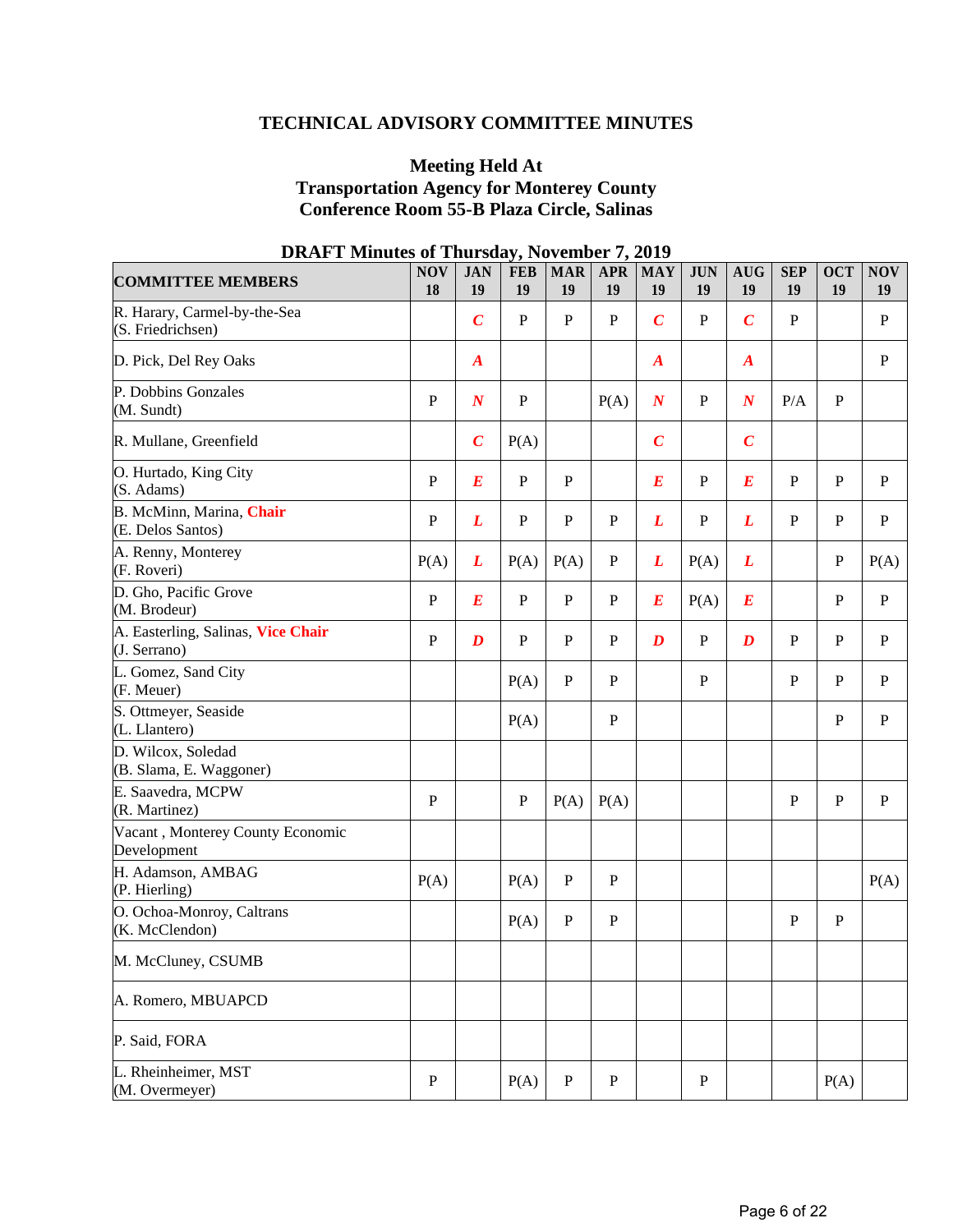| <b>STAFF</b>                            |   | <b>JAN</b>       | <b>FEB</b> | <b>MAR</b> | <b>APR</b> | <b>MAY</b> | <b>JUN</b> | AUG | <b>SEP</b> | <b>OCT</b> | <b>NOV</b> |
|-----------------------------------------|---|------------------|------------|------------|------------|------------|------------|-----|------------|------------|------------|
|                                         |   | 19               | 19         | 19         | 19         | 19         | 19         | 19  | 19         | 19         | 19         |
| D. Hale, Exec. Director                 |   | $\boldsymbol{C}$ | P          | P          |            |            |            |     |            | P          | P          |
| T. Muck, Dep. Exec. Director            | P | A                | P          | P          | P          |            | P          |     | P          | P          | P          |
| M. Zeller, Principal Transp. Planner    |   | $\boldsymbol{N}$ | P          | P          | P          |            | P          |     | P          | P          | P          |
| C. Watson, Principal Transp. Planner    |   | $\mathcal C$     |            |            |            |            |            |     |            |            |            |
| M. Jacobsen, Transportation Planner     |   | E                |            |            |            |            |            |     | P          | P          | P          |
| T. Wright, Public Outreach Coordinator  |   | L                |            |            |            |            | P          |     |            |            |            |
| R. Deal, Principal Engineer             | P | E                | P          |            | P          |            | P          |     |            | P          | P          |
| A. Green, Senior Transportation Planner |   | D                |            | P          | P          |            | P          |     |            |            |            |
| S. Castillo, Transportation Planner     |   |                  | P          |            |            |            |            |     |            |            |            |
| L. Williamson, Senior Engineer          |   |                  | P          | P          | P          |            | P          |     |            |            |            |

### **OTHERS PRESENT:**

Will Conden, AMBAG

#### **1. ROLL CALL**

Chair Brian McMinn, City of Marina, called the meeting to order at 9:31 am. Introductions were made and a quorum was established.

### **1.1 ADDITIONS OR CORRECTIONS TO AGENDA**

None.

#### **2. PUBLIC COMMENTS**

None

### **3. BEGINNING OF CONSENT AGENDA**

#### **Harary/Gho/unanimous**

**3.1 APPROVE** the minutes of the Technical Advisory Committee meeting of October 3, 2019.

#### **END OF CONSENT AGENDA**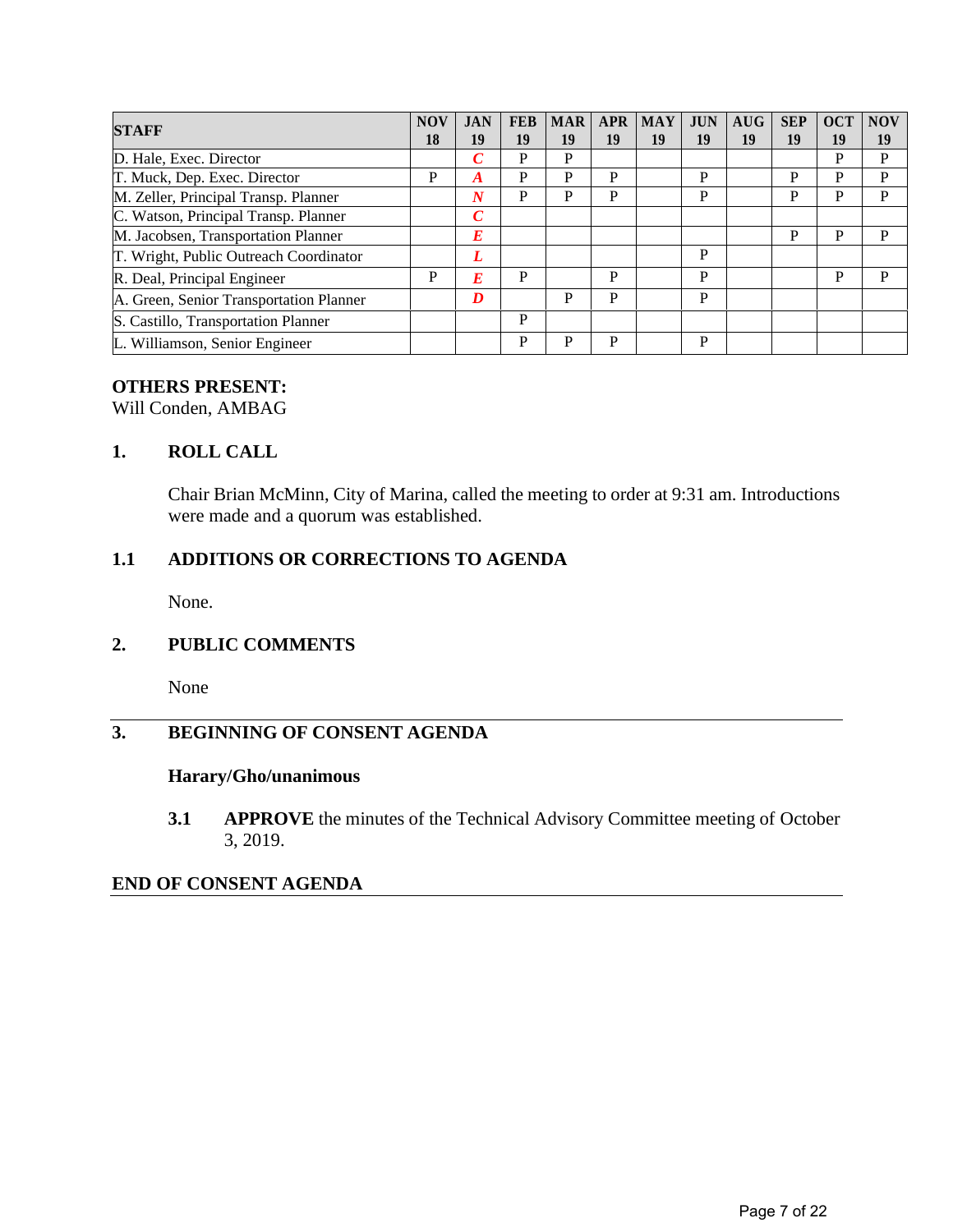#### **4. 2020 LEGISLATIVE PROGRAM**

Rich Deal, Principal Engineer, presented the Transportation Agency's draft 2020 Legislative Program.

Mr. Deal noted that items of particular interest to this Committee include:

State:

3S: Promote jobs-housing balance.

5S: Support reauthorization of public private partnership authority.

6S: Support legislation to reduce pedestrian and bicyclist fatalities by modifying speed trap laws that prioritize higher automobile speeds over safety considerations.

7S: Support legislation to devote a permanent share of Cap and Trade funding to the Active Transportation Program.

8S: Support streamlining project delivery, including simplifying grant program applications,

raising encroachment permit thresholds, and accelerating project permit approvals.

10S: Support transit-oriented development, complete streets, alternative commutes, multimodal transportation, and active transportation projects.

11S: Support member agencies.

Federal:

1F(6&7): Support federal funding applications.

2F: Allow California Environmental Quality Act (CEQA) to substitute for National Environmental Policy Act (NEPA).

5F: Support changing the timeline for updating the Regional Transportation Plan to align with the Regional Housing Needs Assessment.

6F: Support member agencies.

Fernanda Roveri, City of Monterey, asked on item 8S if the Agency has suggestions for how to simplify grant applications. Mr. Deal responded that it depends on the program, and that the Agency is interested in streamlining applications and not being required to submit information that's not relevant to the grant.

Enrique Saavedra, County of Monterey, stated that the County runs into issues with funding for the Highway bridge program and would like to see reauthorization for seismic retrofits in bridge funding. Todd Muck, Deputy Director, responded that the issue is generally covered under item 1F, but that staff would get more information.

Andrew Easterling, City of Salinas, asked if staff has more information on item 6S related to speed limits. Mr. Deal responded that the idea is to support allowing lower limits in areas of high pedestrian incidents. Debbie Hale, Executive Director, noted that this is just a support action and that there isn't legislation currently proposed.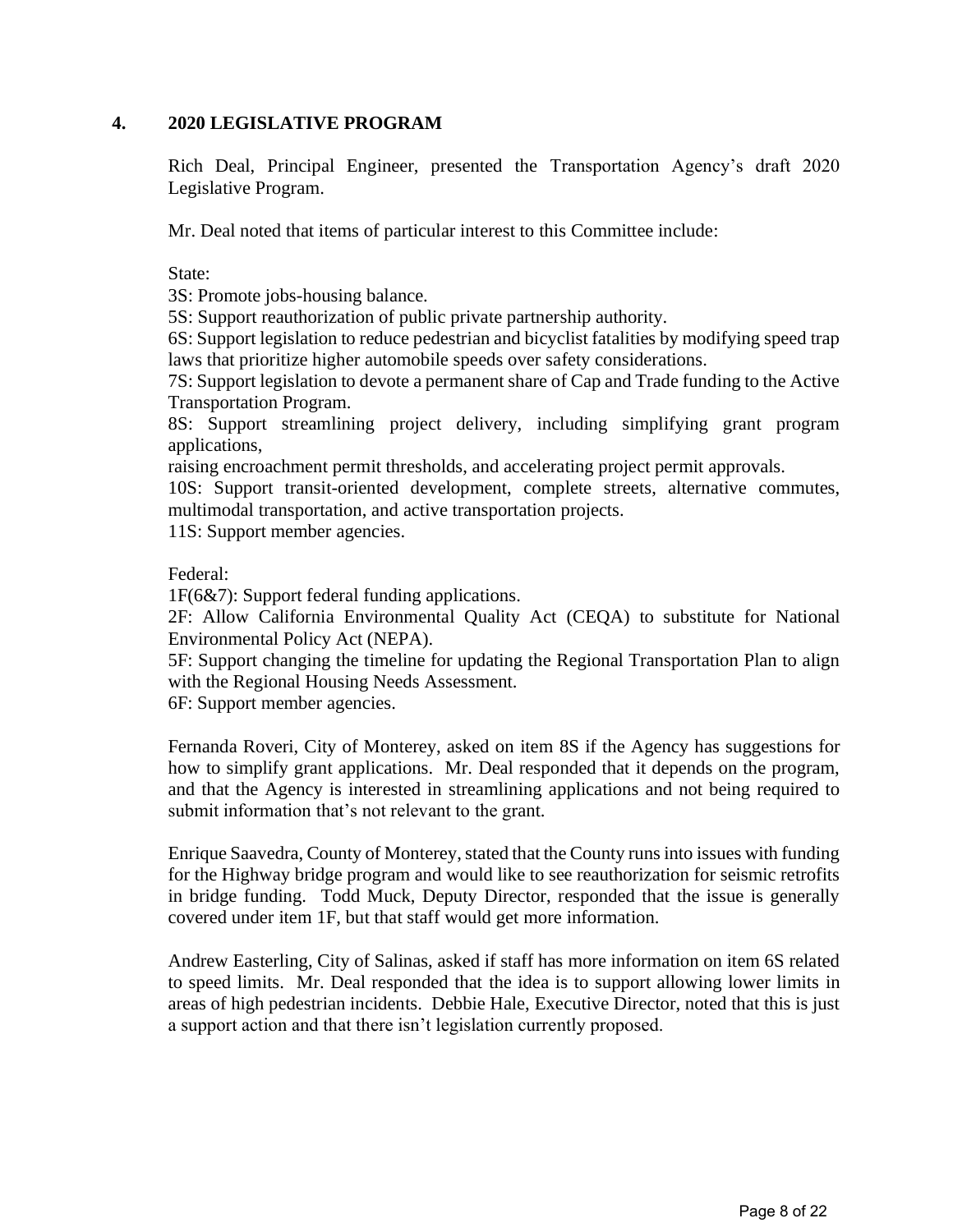#### **5. FEDERAL PERFORMANCE MEASURES**

Chair Brian McMinn, City of Marina, noted that the item was intended for the consent agenda and that it was deemed received by the Committee with no discussion.

#### **6. SAFE STREETS PILOT PROGRAM**

Madilyn Jacobsen, Transportation Planner, provided an update on Safe Streets Pilot Program development and project application process.

Ms. Jacobsen presented that Under the program, TAMC staff will work with jurisdictions to identify an eligible repaving project, and partner with city staff to create a "Safe Street" design. TAMC staff is proposing to use Regional Surface Transportation Program funds as incentive funding, up to a certain amount, for the project to include bicycle and/or pedestrian safety features above what the project would have constructed without the funding.

Staff developed a Project Application based on feedback received at the October 3rd meeting of the Technical Advisory Committee. The Project Application adds structure to the project selection process and encourages interested jurisdictions to identify how the project aligns with goals of the Safe Streets Pilot Program.

Staff anticipates taking selected pilot projects to the Transportation Agency's Board of Directors for formal allocation of funds at the December 4th Board Meeting. Staff asks that interested jurisdictions submit completed Project Application to TAMC by November 14th for consideration in the pilot.

Brian McMinn, City of Marina, asked if the Agency is trying to achieve geographic equity across the county? Ms. Jacobsen responded that we'd like to see that but we'll have to see what applications are submitted.

Scott Ottmeyer, City of Seaside, asked if all that is required to be submitted is a map and project description. Rich Deal responded that if a city has a striping plan or design, the Agency can work with you on potential improvements.

Robert Harary, City of Carmel, stated that Alta Planning did an initial bikeways plans and that the city is thinking of putting in the first segment that doesn't tie into other facilities right now, and asked if that would qualify. Mr. Deal responded that it would, and that staff would like to help cities complete projects that otherwise wouldn't get done.

Fernanda Roveri, City of Monterey, asked how staff would be ranking the projects. Todd Muck, Deputy Director, responded that staff will have to evaluate the applications that are received and see which ones help us meet the goals of the program with the funding available.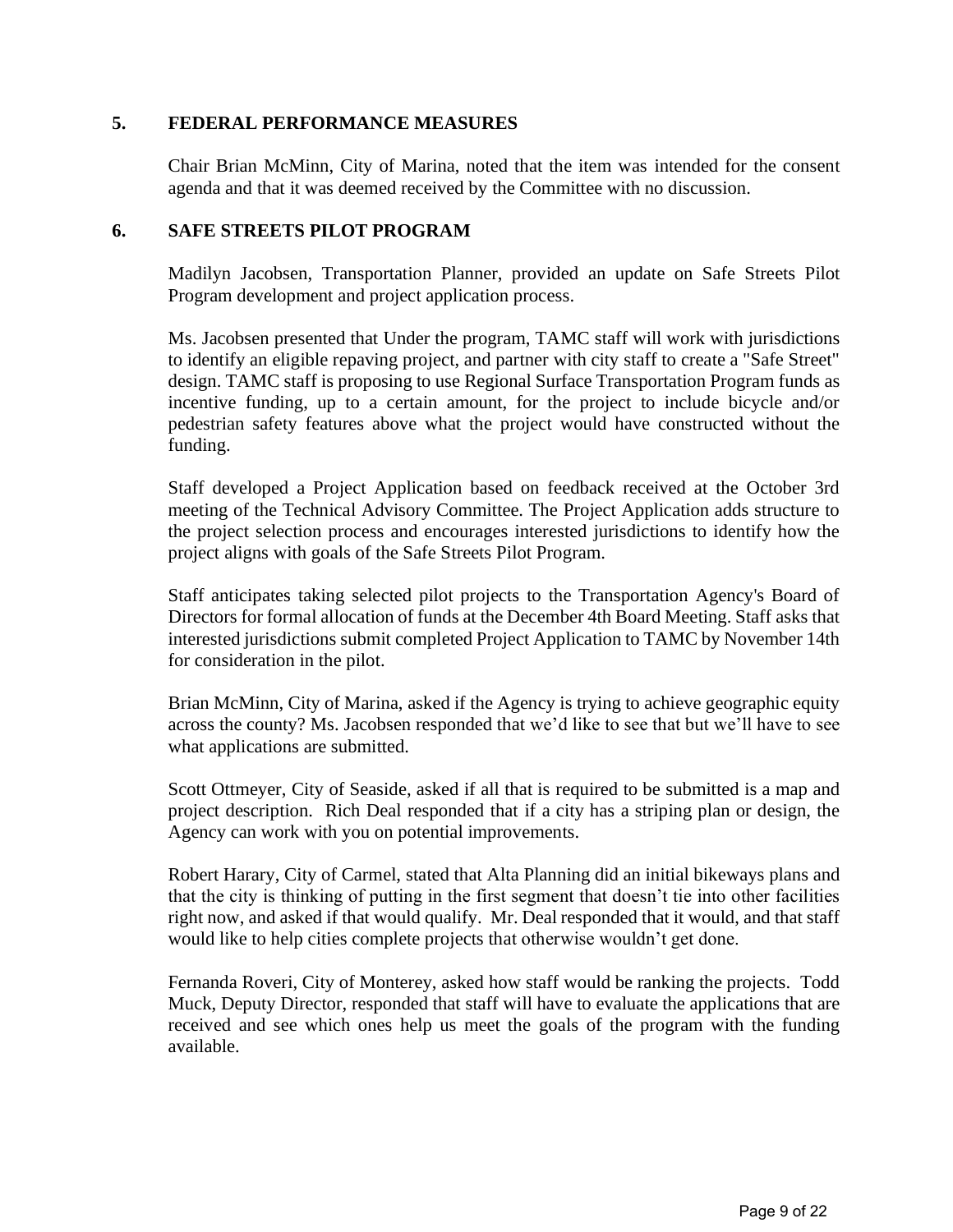#### **7. FORT ORD TRAIL AND GREENWAY ENVIRONMENTAL IMPACT REPORT**

Stefani Castillo, Transportation Planner, presented on the Environmental Impact Report for the Fort Ord Regional Trail and Greenway project.

Ms. Castillo presented that TAMC staff has been working with the County of Monterey, the cities of Del Rey Oaks, Marina, Monterey and Seaside, the California State University at Monterey Bay, the Monterey Peninsula Regional Park District and the public to gather input to define alternatives to be evaluated. The consultant team has performed the field reviews, technical studies, outreach events, and public information meetings required to prepare the draft environmental impact report.

Staff is conducting an internal review of the consultant's work on the draft environmental impact report, which is expected to be ready for circulation on or about November 13, 2019. The environmental review process for the entire Fort Ord Regional Trail and Greenway project is expected to be completed by early 2020.

A draft Master Agreement including maintenance responsibilities is being circulated by TAMC to the underlying jurisdictions for their review and is expected to be executed in early 2020, concurrent with the certification of the environmental impact report by TAMC as the lead agency and by the underlying jurisdictions as responsible agencies.

Dino Pick, City of Del Rey Oaks, asked if a link to the report would be sent out. Ms. Castillo responded that it would be.

Andrew Easterling, City of Salinas, asked if staff has a phasing strategy. Ms. Castillo responded that yes, the Agency is pursuing construction of the trail in segments and has a grant application submitted for the Laguna Grande portion of the trail.

#### **8. ANNOUNCEMENTS**

Michael Zeller, Principal Transportation Planner, announced that all jurisdictions must submit their Measure X annual reports by December 31, 2019.

Brian McMinn, City of Marina, announced that the American Public Works Association will hold a new pavement technologies workshop on November 13<sup>th</sup>, and that the general meeting will be held November  $20<sup>th</sup>$  at Hartnell College.

Enrique Saavedra, County of Monterey, announced that a presentation on full-depth reclamation will be held on November  $14<sup>th</sup>$  at Shilling Place.

### **9. ADJOURN**

The meeting was adjourned at 10:30 am.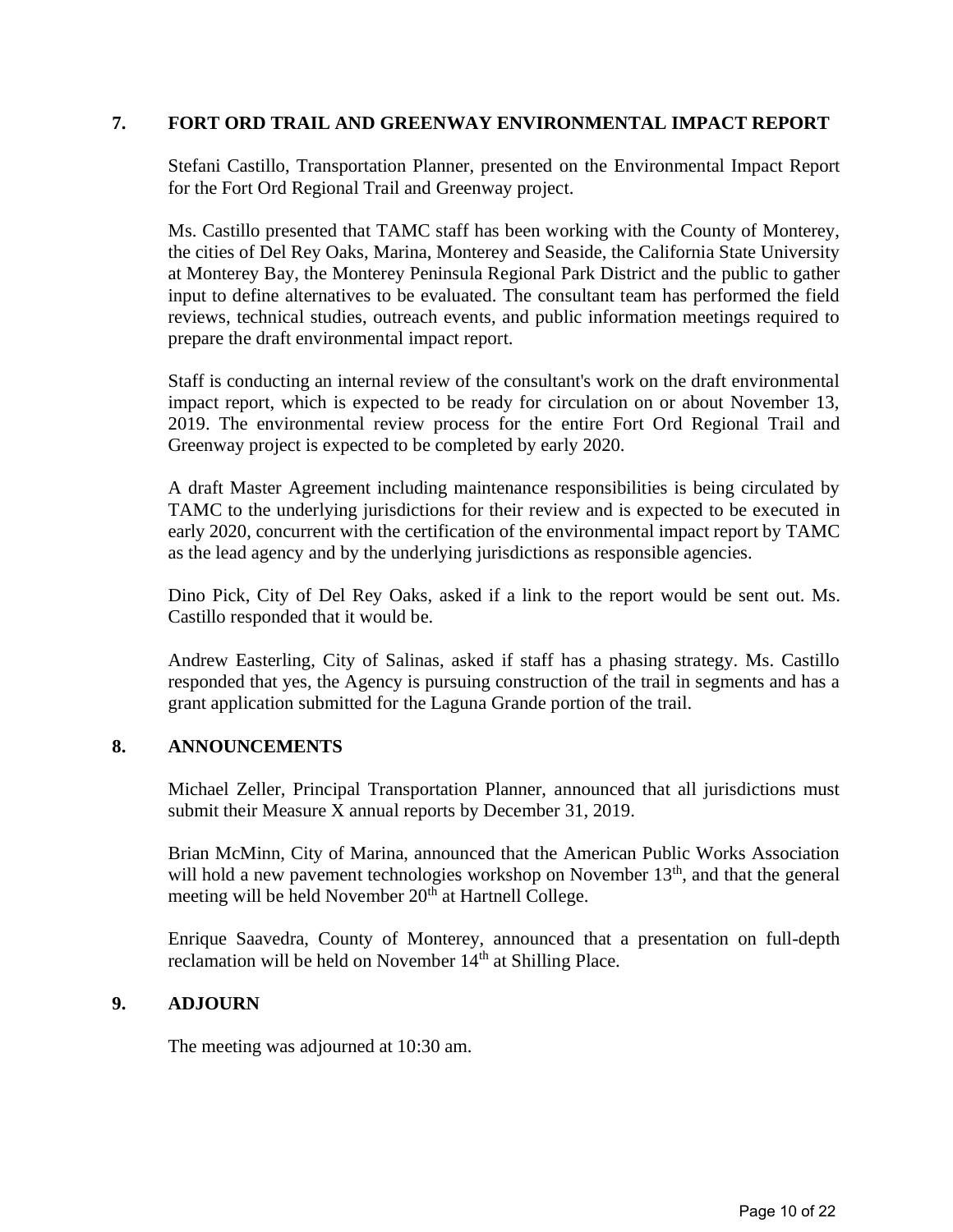

# *Memorandum*

| Subject:             | 2020 Committee Chair and Vice Chair |
|----------------------|-------------------------------------|
| <b>Meeting Date:</b> | January 9, 2020                     |
| From:                | Rich Deal, Principal Engineer       |
| To:                  | <b>Technical Advisory Committee</b> |

#### **RECOMMENDED ACTION:**

SELECT members of the Technical Advisory Committee to serve as the 2020 Chair and Vice-Chair and RECOGNIZE outgoing Chair Brian McMinn for his service during 2019.

#### **SUMMARY:**

The Technical Advisory Committee chairmanship changes each calendar year in January.

#### **FINANCIAL IMPACT:**

There is no financial impact.

#### **DISCUSSION:**

The Committee bylaws state that the chairmanship is changed during the first quarter of every year. The new Chair and Vice-Chair will serve for the 2020 calendar year.

The current Vice-Chair is James Serrano for the City of Salinas.

### ATTACHMENTS:

Prior Year Technical Advisory Committee Chairs D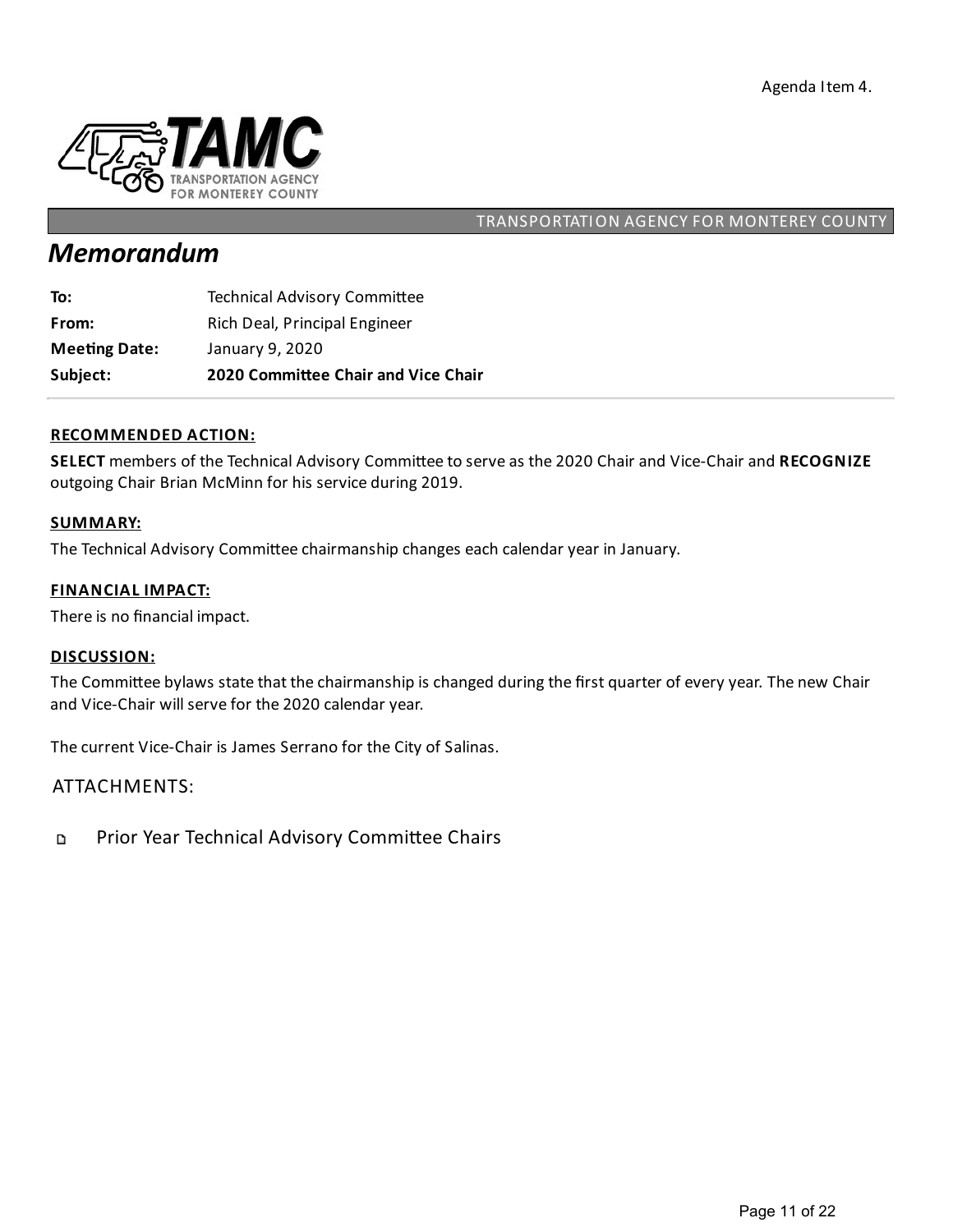# **TAC Past Chair & Vice Chair Summary**

| Year | Chair                      | Vice Chair                                               |
|------|----------------------------|----------------------------------------------------------|
| 2019 | Brian McMinn (Marina)      | James Serrano (Salinas)                                  |
| 2018 | Patrick Dobbins (Gonzales) | Brian McMinn (Marina)                                    |
| 2017 | Enrique Saavedra (County)  | Patrick Dobbins (Gonzales)                               |
| 2016 | Rich Deal (Monterey)       | Ryan Chapman*/ Enrique<br>Saavedra (County)<br>*Resigned |
| 2015 | James Serrano (Salinas)    | Rich Deal (Monterey)                                     |
| 2014 | Don Wilcox (Soledad)       | James Serrano (Salinas)                                  |
| 2013 | Trish Lopez (County)       | Don Wilcox (Soledad)                                     |
| 2012 | Dale Lipp (Greenfield)     | Trish Lopez (County)                                     |
| 2011 | Nourdin Khayata (Marina)   | Dale Lipp (Greenfield)                                   |
| 2010 | Trish Lopez (County)       | Nourdin Khayata (Marina)                                 |
| 2009 | Rich Deal (Monterey)       | Trish Lopez (County)                                     |
| 2008 | Cliff Price (Soledad)      | Rich Deal (Monterey)                                     |
| 2007 | Enrique Saavedra (County)  | Cliff Price (Soledad)                                    |
| 2006 | Tim O'Halloran (Seaside)   | Enrique Saavedra (County)                                |
| 2005 | James Serrano (Salinas)    | Tim O'Halloran (Seaside)                                 |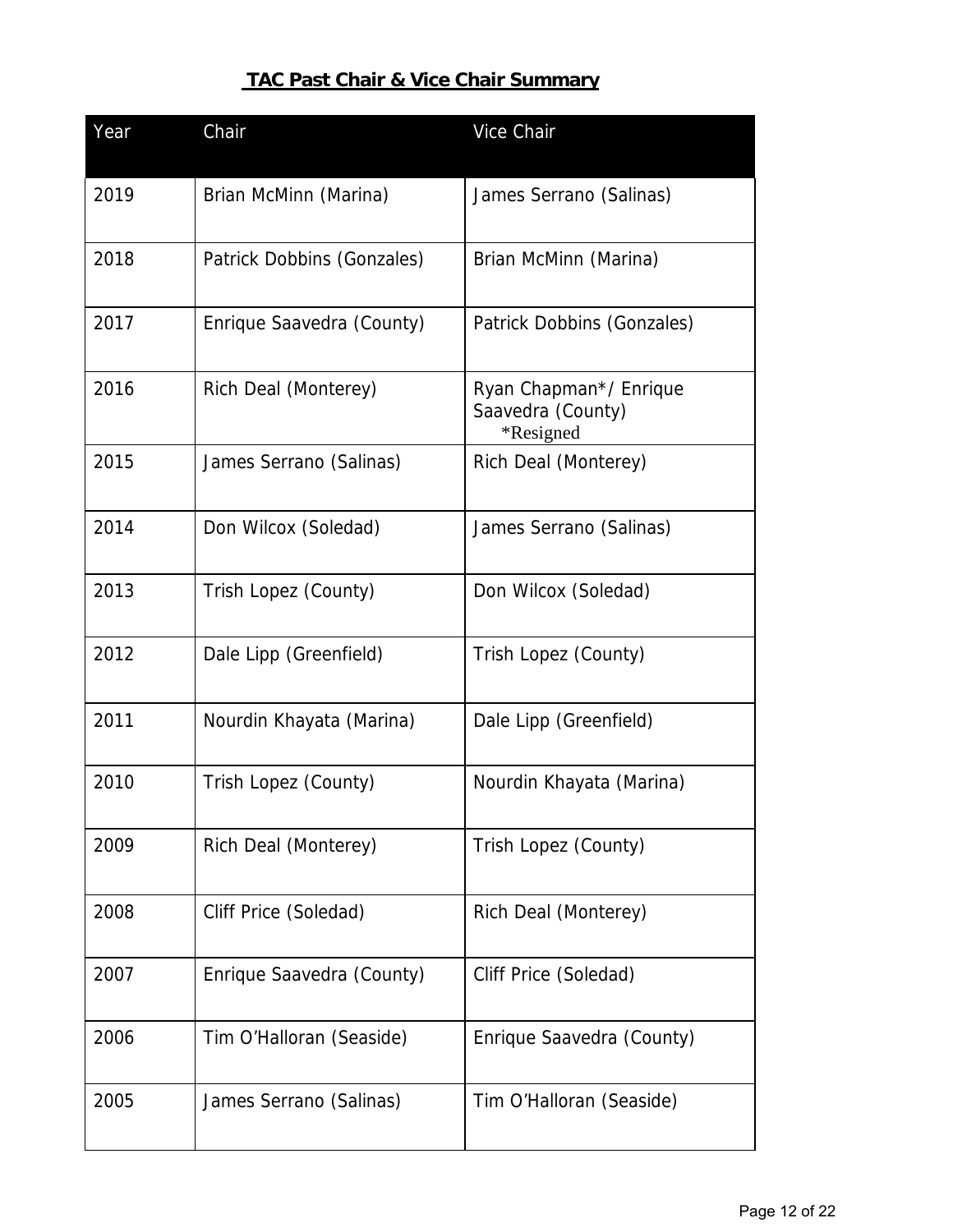

# *Memorandum*

| Subject:             | <b>Active Transportation Program Cycle 5</b>   |
|----------------------|------------------------------------------------|
| <b>Meeting Date:</b> | January 9, 2020                                |
| From:                | Ariana Green, Associate Transportation Planner |
| To:                  | <b>Technical Advisory Committee</b>            |

#### **RECOMMENDED ACTION:**

RECEIVE information about the Active Transportation Program Cycle 5 grants.

#### **SUMMARY:**

The Active Transportation Program is a competitive grant program providing funding to increase safe bicycling and walking through planning, infrastructure improvements and non-infrastructure program development across California. Call for Cycle 5 projects is scheduled for Spring 2020.

#### **FINANCIAL IMPACT:**

Cycle 5 of the Active Transportation Program is expected to include approximately \$440 Million, available over four years (fiscalyears 2021/22 through 2024/25).

#### **DISCUSSION:**

The Active Transportation Program is an important source of funding for developing and constructing bicycling and walking projects and programs in California. The Program consolidates several sources of state and federal funding including the Transportation Alternatives Program, Bicycle Transportation Account and state Safe Routes to School Program. SB 1 requires \$100 Million from the Road Maintenance and Rehabilitation Account be available to the program annually.

Program funding is divided into three pots of funding: 50% to a statewide competitive share, 40% to Metropolitan Planning Organizations in urban areas with populations larger than 200,000, and 10% to small urban and rural regions with urban populations less than 200,000 (including the Monterey County region). Twenty-five percent of the overall funding must serve "disadvantaged communities", defined based on a variety of low income measurements or the Cal-EnviroScreen tool.

Eligible projects include small, medium and large infrastructure (or infrastructure including non-infrastructure programming), non-infrastructure programs and plans. Local, regional and state public agencies are eligible to apply to the Program, as are public schools, non-profits and transit agencies.

Since the start of the Active Transportation Program, Monterey County has fared well in the competitive portions of the grant, with at least one project funded each of the 4 grant cycles. In the last grant cycle, two of the seven applications submitted were awarded. Statewide, most applications that were funded in the past two program cycles were medium-sized Safe Routes to School infrastructure projects in disadvantaged communities.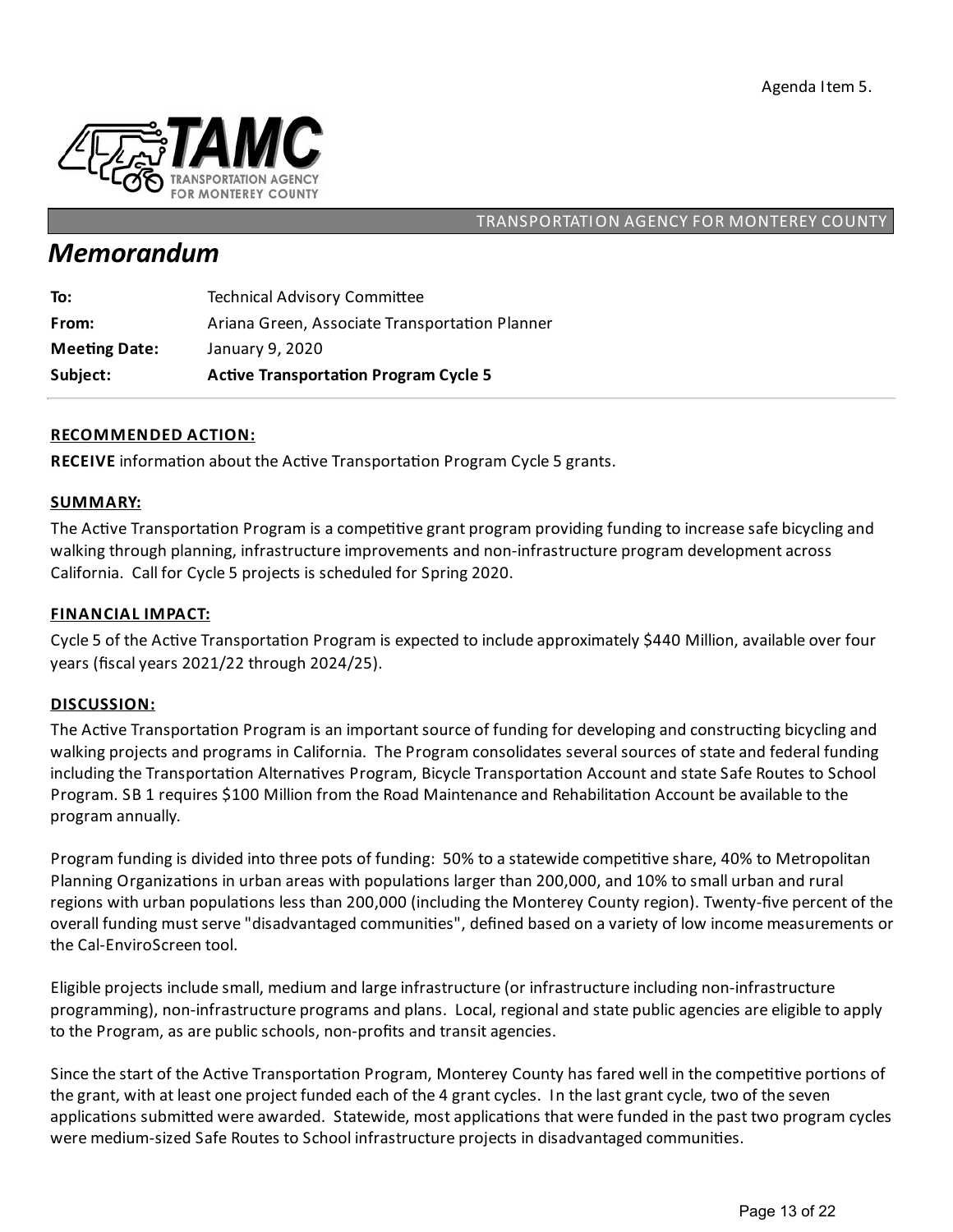Scoring will be based on project need, safety, disadvantaged community status, and the "transformative" nature of the project. There is no required local funding match for the program; however, additional points will be awarded if a match is provided.

As with Cycle 4, there will be 5 different application types in Cycle 5:

- Infrastructure Large (>\$7M)
- Infrastructure Medium (\$2M \$7M)
- Infrastructure Small (<\$2M)
- Non-Infrastructure
- Plans
- 
- 
- 
- 
- 

Cycle 5 Schedule

- **January 6, 2020 -** Guidelines workshop at Watsonville Civic Center (12:30 pm 3:30 pm)
- **March 25, 2020** California Transportation Commission Call for Projects
- **June 15, 2020 - Project applica ons due (postmarked)**
- **October 2020** California Transportation Commission staff recommendations for Statewide & Small Urban/Rural Communities
- **December 2020** California Transportation Commission adopts statewide and small urban/rural components

TAMC staff is available to review and provide feedback on member agency applications to assist in developing the strongest Active Transportation Program Cycle 5 proposals as possible. To facilitate this review, staff has established a schedule of opportunities for agencies to seek assistance from TAMC staff at any or all of these steps:

- **January, 2020** Submit project outline for review
- Feb 5 Feb 14 Hold strategy meetings
- **Feb 26** Submit draft background data for review
- **April 15** Submit draft narrative, budget and schedule for review
- May 22 Submit final draft application for review

This schedule is designed to allow sufficient time for collaboration and review, with a goal of maximizing the Active Transportation Funding that will accrue to the Monterey County region.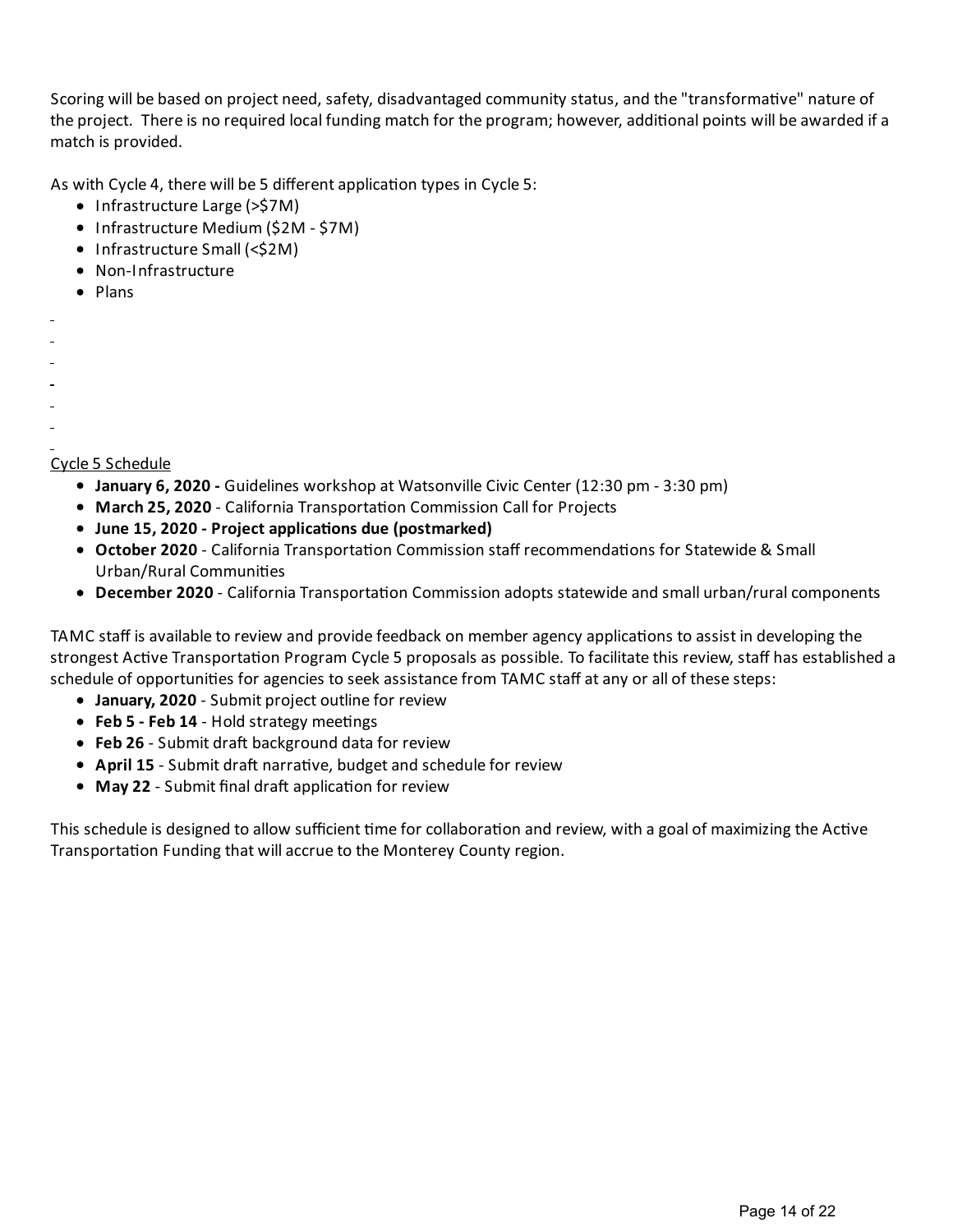

# *Memorandum*

| To:                  | <b>Technical Advisory Committee</b>                                                                                       |
|----------------------|---------------------------------------------------------------------------------------------------------------------------|
| From:                | Madilyn Jacobsen, Transportation Planner                                                                                  |
| <b>Meeting Date:</b> | January 9, 2020                                                                                                           |
| Subject:             | 2045 Metropolitan Transportation Plan/Sustainable Communities Strategy and 2022<br><b>Regional Growth Forecast Update</b> |

#### **RECOMMENDED ACTION:**

**RECEIVE** an update on the development of the 2045 Metropolitan Transportation Plan/Sustainable Communities Strategy and 2022 Regional Growth Forecast from the Association of Monterey Bay Area Governments.

#### **SUMMARY:**

Federal and state law requires that AMBAG prepare a long-range transportation plan every four years. That plan includes policies, projects and financial information consistent with the Regional Transportation Plans prepared by each of the countywide transportation planning agencies.

#### **FINANCIAL IMPACT:**

There is no direct financial impact to the Transportation Agency in receiving this update; however TAMC's 2022 Regional Transportation Plan is closely linked with AMBAG's Metropolitan Transportation Plan/Sustainable Communities Strategy development. The environmental impact report being prepared by the Association of Monterey Bay Area Governments will cover both plans. The cost is estimated not to exceed \$225,000, of which TAMC has committed to pay \$60,000.

#### **DISCUSSION:**

The Transportation Agency prepares the Regional Transportation Plan every four years, which provides a basis for actions to allocate state and federal funding to transportation projects. The Transportation Agency prepares its plan in coordination with AMBAG, which prepares a Metropolitan Transportation Plan for the three-county Monterey Bay Area in its role as the federal Metropolitan Planning Organization for this region. Transportation investments in the Monterey Bay region that receive state and federal funds or require federal approvals must be consistent with the Plan and included in AMBAG's Metropolitan Transportation Improvement Program. The Metropolitan Transportation Improvement Program is a four-year program and represents the near-term commitments of the Plan.

Developing a Sustainable Communities Strategy is a newly enacted requirement of a Metropolitan Transportation Plan from Senate Bill 375. The Sustainable Communities Strategy provides linkage between greenhouse gas emissions from automobiles through integrated transportation, land use and environmental planning. As part of the planning process, AMBAG works closely with the cities and counties in the tri-county region to develop a new population, employment and housing growth forecast and land use patterns and strategies based on reasonably available revenues. The Strategy also integrates the transportation network of projects included in each county's Regional Transportation Plan. These documents are prepared in in close coordination with the region's transit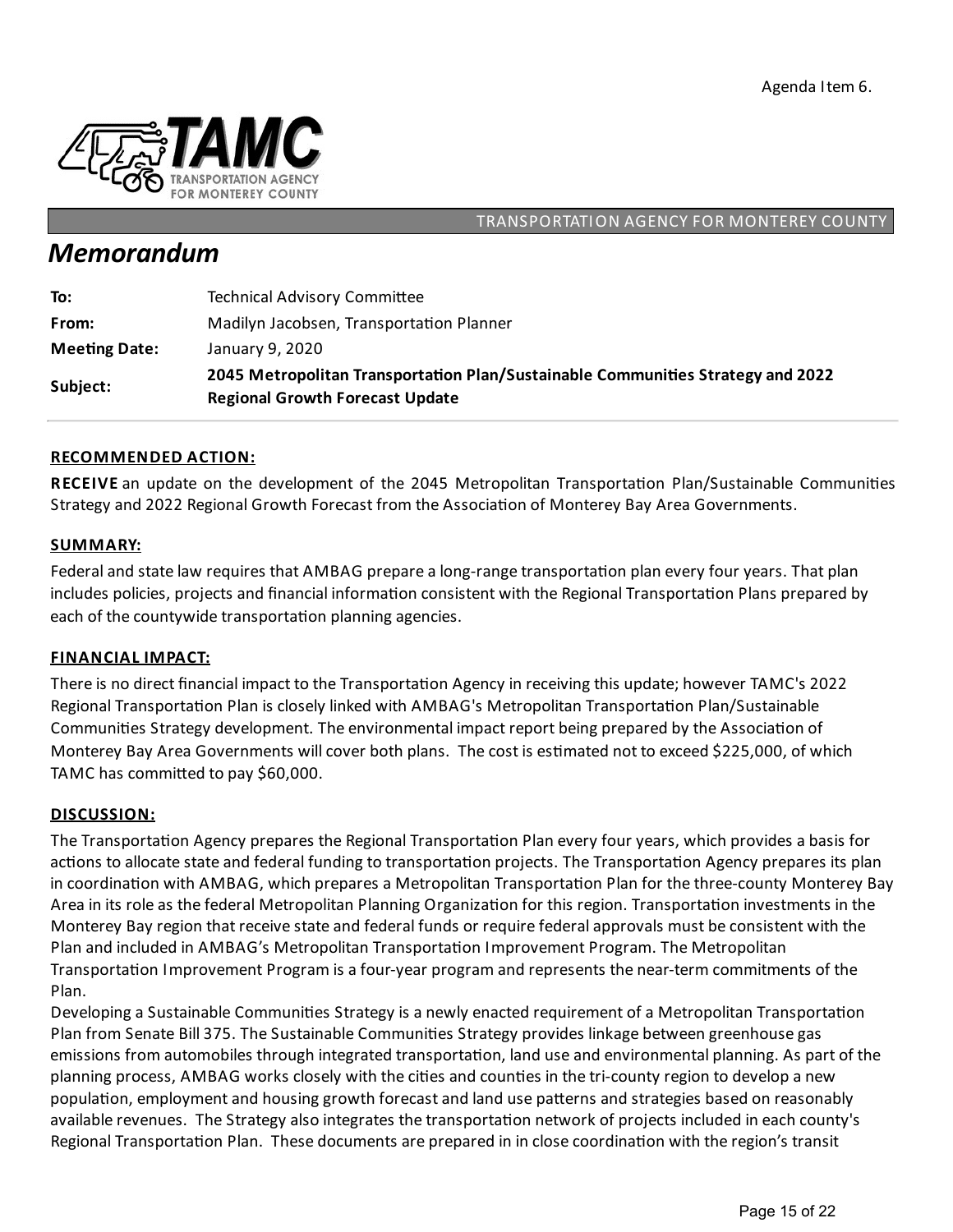operators, local jurisdictions, Caltrans, the Monterey Bay Area Resources Board, state and federal resource agencies, local agency formation commissions and other special purpose public agencies.

These regional plans outline the tri-county priorities for meeting future transportation and mobility needs, consistent with the adopted policy goals and objectives, as well as within the constraints of transportation revenues forecast over the 20-year planning horizon of the document. AMBAG's current 2040 Plan is built on aset of integrated policies, strategies and investments to maintain and improve the transportation system to meet the diverse needs of the region through 2040, consistent with those developed within Monterey, Santa Cruz and San Benito County's transportation plans. The new Plan's forecast year will be 2045.

Initial activities for the 2045 Plan were kicked off in April 2019. Activities currently underway are highlighted below.

#### *2022 Regional Growth Forecast*

The first step in updating Regional Growth Forecast is establishing the regional employment, population and housing figures. The draft tri-county figures have been prepared and will be presented at the Planning Directors Forum on January 27, 2020 for review, input and discussion. AMBAG staff will be scheduling meetings with the local jurisdictions in February 2020 to discuss the draft regional numbers. The AMBAG Board of Directors will be asked to accept the regional numbers at its March 2020 meeting.

Once the regional numbers have been accepted, the draft growth forecast will be disaggregated to the subregional and jurisdiction level. Draft subregional forecast numbers are scheduled to be available in early summer 2020. The 2022 Regional Growth Forecast is scheduled to be accepted for planning purposes in October 2020.

#### *Environmental Impact Report*

AMBAG is overseeing the preparation of the joint environmental impact report for the 2045 Metropolitan Transportation Plan/Sustainable Communities Strategy and the Regional Transportation Planning Agencies' Regional Transportation Plans. The Notice of Preparation will be released in January 2020. AMBAG will host three scoping meetings to solicit input on the scope and content of the environmental impact report, as follows:

- **January 22, 2020** at the Live Oak Community Room Simpkins Center 979 17th Ave, Santa Cruz, CA
- **January 23, 2020** at the San Benito County Board of Supervisors Chambers 481 4th Street, Hollister, CA
- **January 29, 2020** at the Marina Library Community Room 190 Seaside Circle, Marina, CA

All scoping meetings are scheduled for  $6:00 - 7:30$  p.m.

#### *2045 Plan - Goals, Objec\$ves and Performance Measures*

With each Metropolitan Transportation Plan update, AMBAG starts the planning process by establishing a framework of goals and performance measures to guide the development of the Plan. This is a key first step, as it is the policy foundation for the Metropolitan Transportation Plan and identifies the "big picture" of what the agency hopes to achieve. The policy goals for the 2045 Metropolitan Transportation Plan/Sustainable Communities Strategy are consistent with those proposed for the Monterey County Regional Transportation Plan, and are as follows:

#### *Policy Goals*

- **Access and Mobility** Provide convenient, accessible, and reliable travel options while maximizing productivity for all people and goods in the region.
- **System Preservation and Safety** Preserve and ensure a sustainable and safe regional transportation system.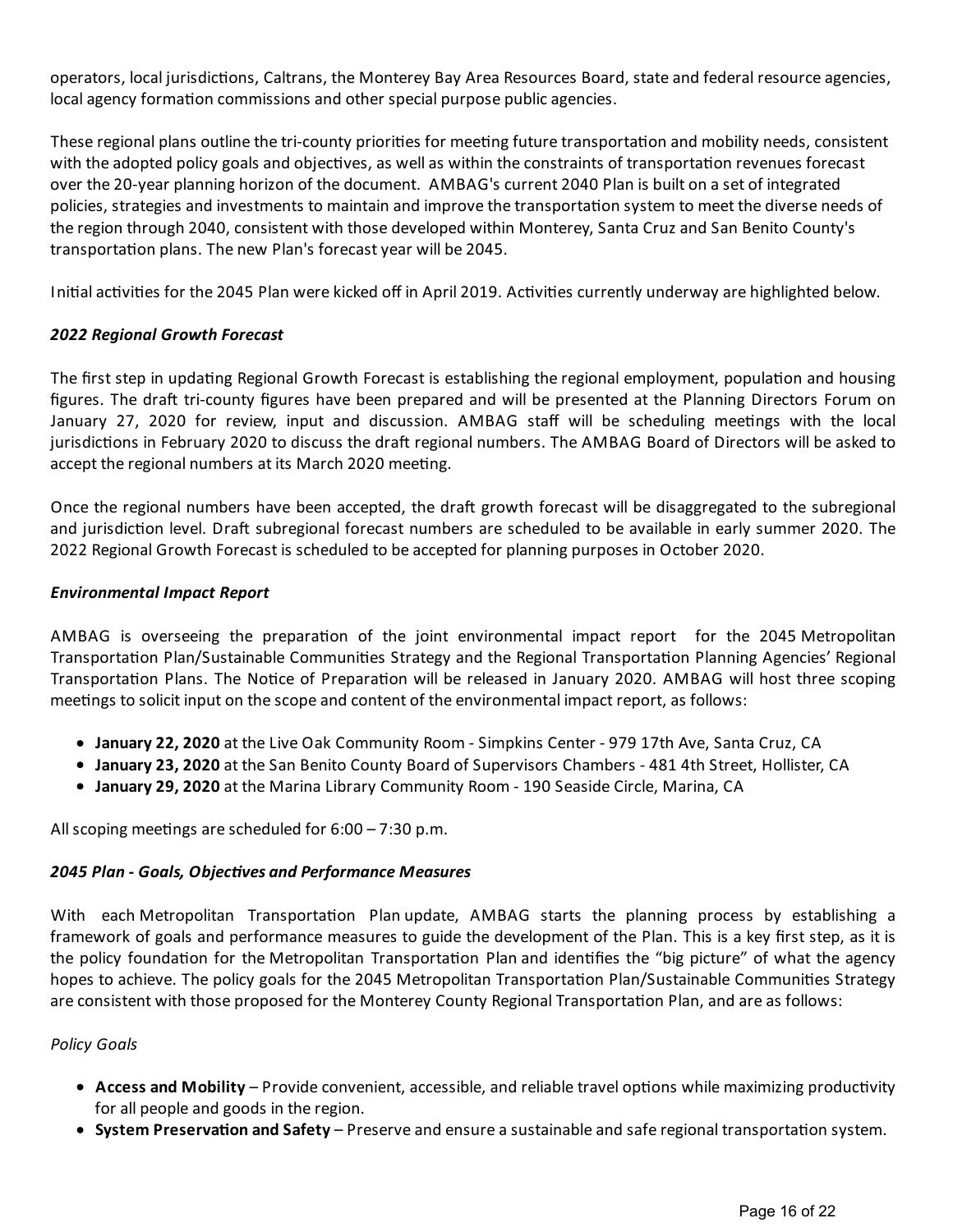- Healthy Communities Protect the health of our residents; foster efficient development patterns that optimize travel, housing, and employment choices and encourage active transportation.
- **Environment** Promote environmental sustainability and protect the natural environment.
- **Social Equity** Provide an equitable level of transportation services to all segments of the population.
- **Economic Vitality** Raise the region's standard of living by enhancing the performance of the transportation system.

The 2045 Metropolitan Transportation Plan/Sustainable Communities Strategy performance measures will be used to evaluate each of the policy goals have been updated and new metrics added (see Web Attachment). Performance measures are used to quantify regional goals, estimate the impacts of proposed investments, and evaluate progress over time. The Transportation Agency is also developing metrics for the Monterey County Regional Transportation Plan and may use some of the same metrics as proposed for the tri-county plan. The AMBAG Board of Directors will be asked to accept the updated performance measures in February 2020.

#### *Transporta\$on Project List*

AMBAG will soon begin work with the Transportation Agency, transit operators, and Caltrans to update list of Monterey County projects in the 2045 Metropolitan Transportation Plan/Sustainable Communities Strategy. This update will allow AMBAG and TAMC staff to be able to make changes to projects (such as cost estimates and project phasing) as well as to add new projects or delete projects that have been completed. TAMC staff will work with local jurisdictions and other project sponsors to update local project information.

#### *Next Steps*

The 2045 tri-county Plan is scheduled for adoption by the AMBAG Board of Directors in June 2022, which is the same timeline for TAMC's adoption of the Regional Transportation Plan.

### ATTACHMENTS:

#### Regional Performance Measures D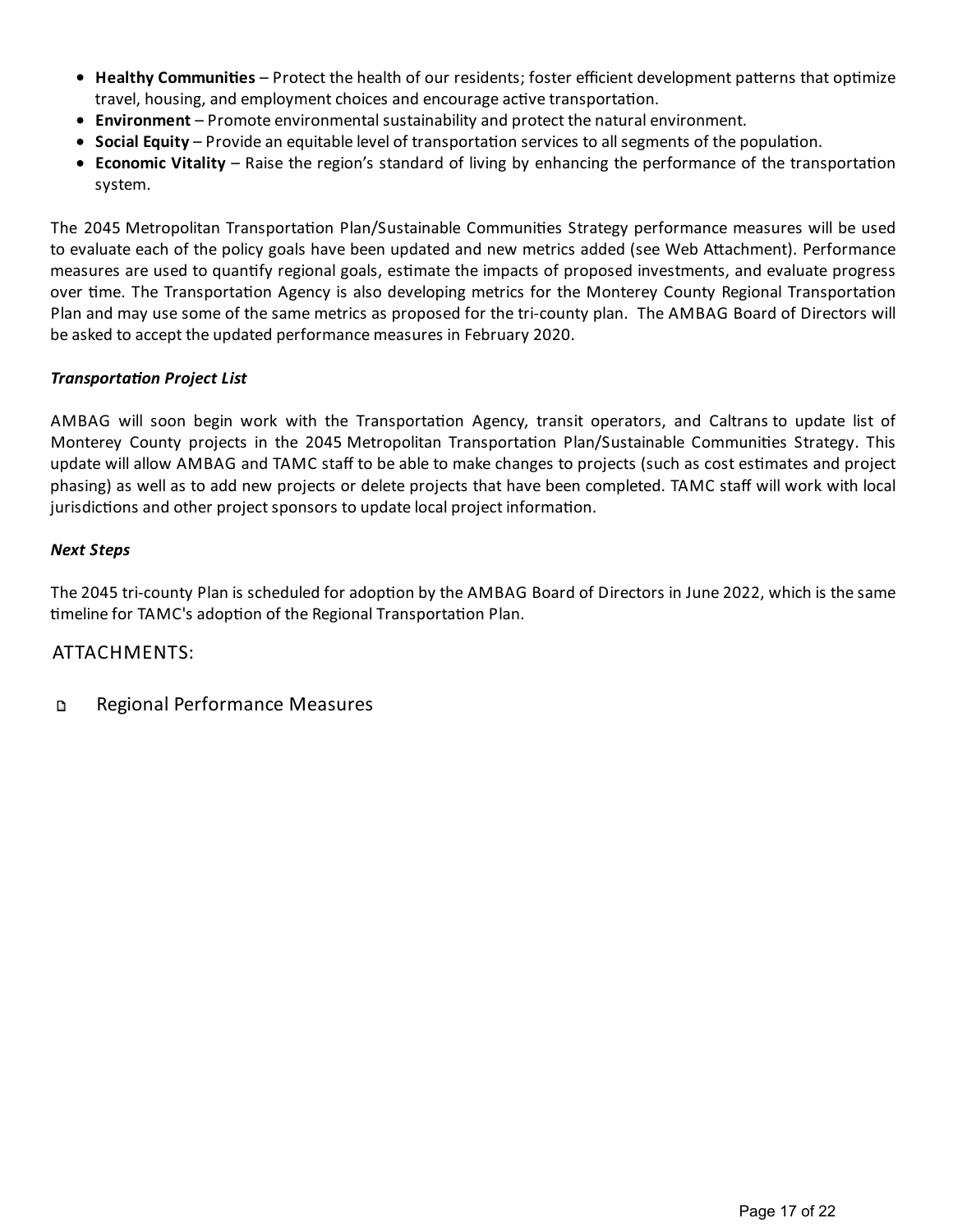# **2045 MTP/SCS – Regional Performance Measures Regional Performance Measures January 2020**

#### *Access and Mobility*

- Commute Travel Time (minutes)
- Work Trips Within 30 Minutes (percentage)
- Population Within 30 Minutes of Parks (percentage)\*
- Population Within 30 Minutes of Healthcare (percentage)\*
- Daily Vehicle Delay Per Capita (minutes)\*

#### *Economic Vitality*

- Population Near High Quality Transit (percentage)\*
- Jobs Near High Quality Transit (percentage)
- Daily Truck Delay (hours)
- Income Consumed by Out of Pocket Transportation Costs (percentage)\*

#### *Environment*

- GHG Reductions (Percent reduction from 2005 baseline)
- Open Space Consumed (acres)
- Farmland Converted (acres)

#### *Healthy Communities*

- Growth in Opportunity Areas (percentage)\*
- Alternative Transportation Trips (percentage)
- Population Near Bike facilities (percentage)\*
- Jobs Near Bike Facilities (percentage)\*
- Peak Period Congested Vehicle Miles of Travel (miles)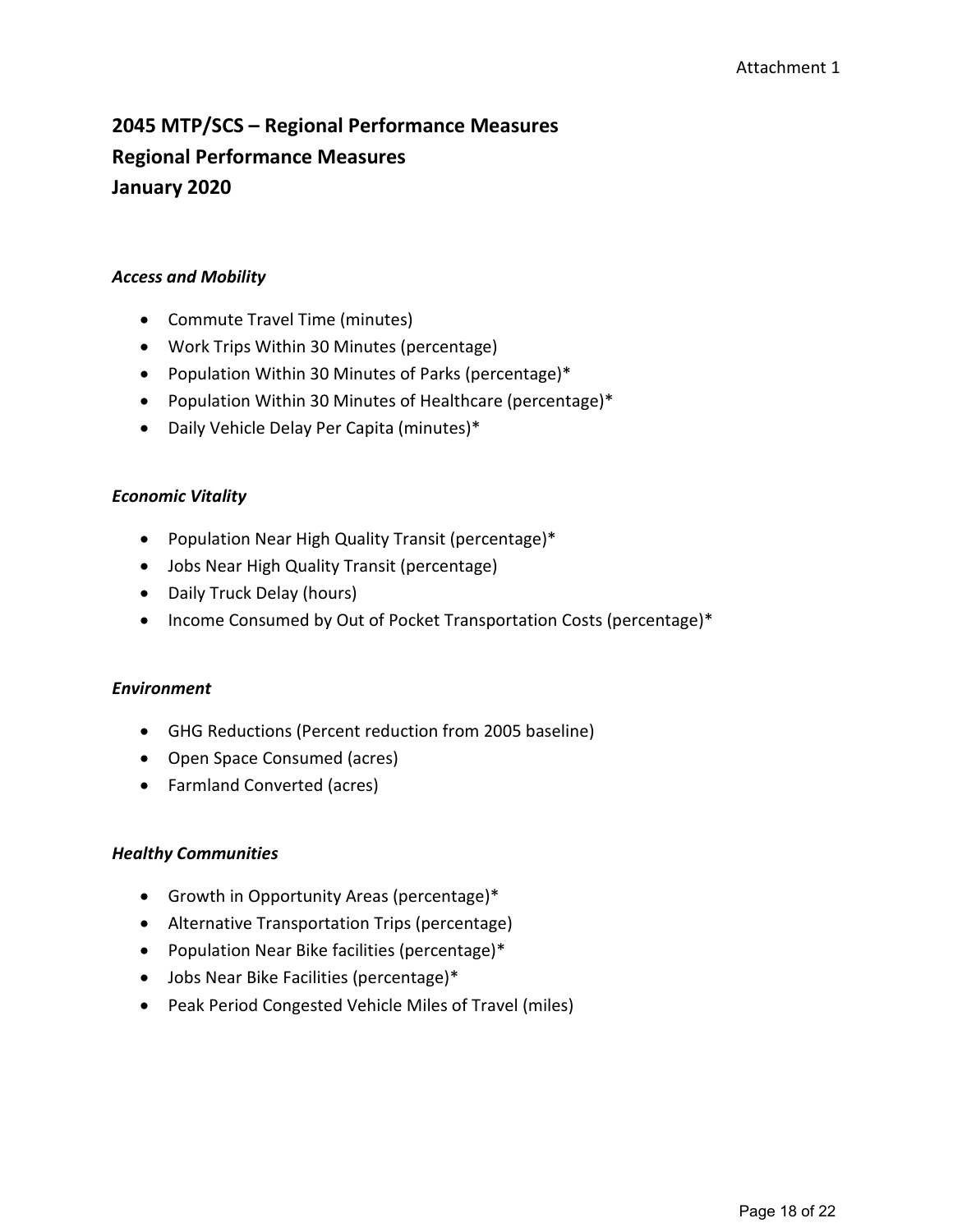#### *Social Equity*

- Distribution of MTP/SCS Investments (percentage)
	- o Low income areas
	- o Non low income areas
	- o Minority areas
	- o Non minority areas
	- o Low mobility (zero car households and aged populations)\*
	- $\circ$  Low community Engagement (linguistic isolation and education attainment)\*
- Access to Transit within 1/2 mile (percentage)
	- o Low income population
	- o Non low income population
	- o Minority population
	- o Non minority population
	- o Low mobility (zero car households and aged populations)\*
	- o Low community engagement (linguistic isolation and education attainment)\*

#### *System Preservation and Safety*

- Maintain the Transportation System (percentage)
- Fatalities and Injuries per 1,000 VMT
- Annual Projected Bike/Pedestrian Fatalities and Injuries per 1,000 VMT

#### *\* Denotes new performance metric*

*Note: Low income and minority populations definitions will be revised.*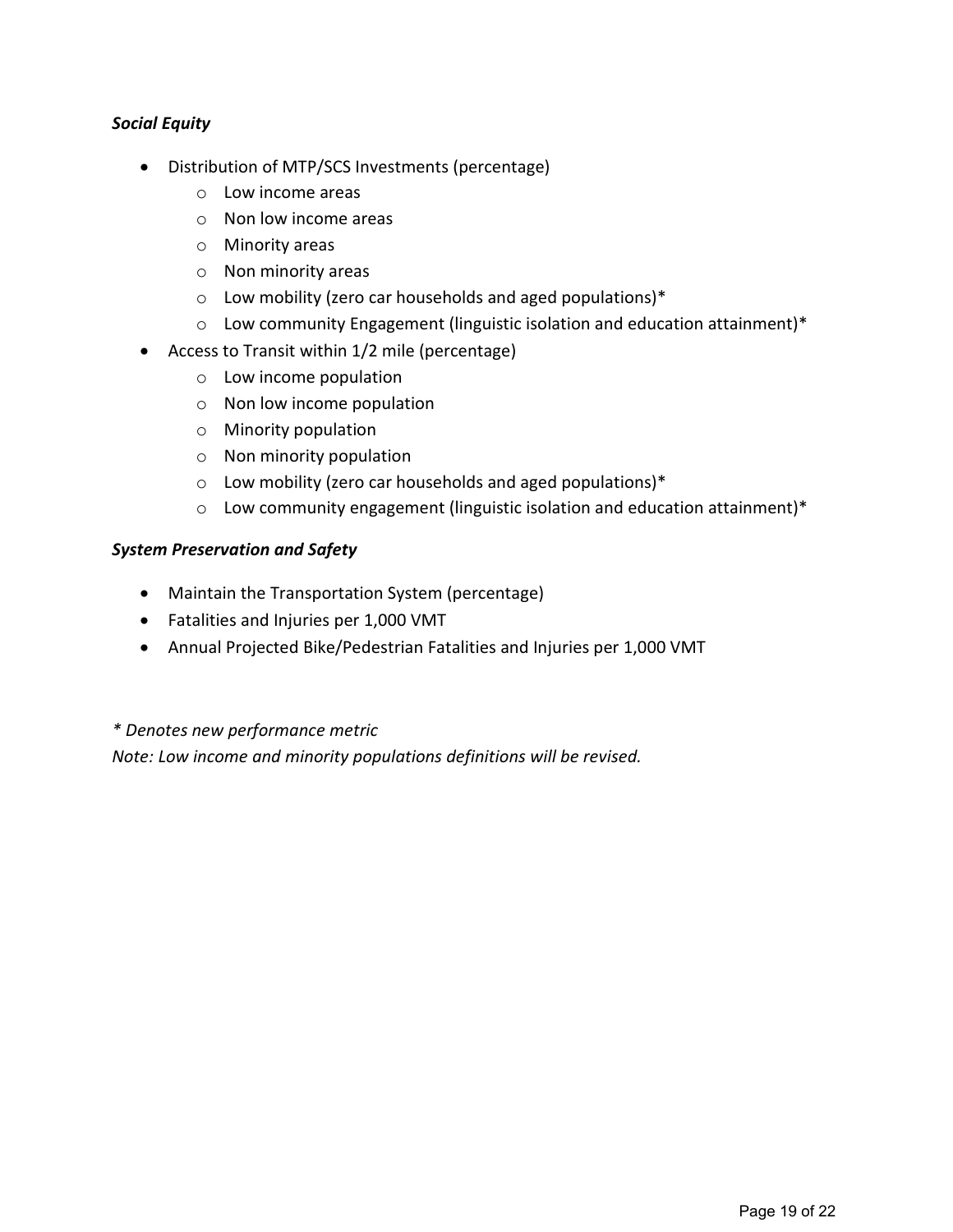

# *Memorandum*

| Subject:             | <b>AMBAG Activity-Based Model Update</b>         |
|----------------------|--------------------------------------------------|
| <b>Meeting Date:</b> | January 9, 2020                                  |
| From:                | Michael Zeller, Principal Transportation Planner |
| To:                  | <b>Technical Advisory Committee</b>              |

#### **RECOMMENDED ACTION:**

RECEIVE a presentation on the new Central Coast Supra-Regional Activity-Based Model.

#### **SUMMARY:**

The Transportation Agency utilizes the Regional Travel Demand Model, developed by the Association of Monterey Bay Area Governments (AMBAG), for planning activities, including the Regional Development Impact Fee, corridor studies, and the Regional Transportation Plan.

#### **FINANCIAL IMPACT:**

There is no direct financial impact to the Transportation Agency with the update of the model; however the 2022 Regional Transportation Plan and environmental impact report will utilize this new version.

#### **DISCUSSION:**

The Transportation Agency uses the regional model for a variety of planning activities, and a realistic representation of travel behavior is critical to developing solutions for priority safety and congestion projects.

For the 2018 Metropolitan Transportation Plan / Sustainable Communities Strategy, the Association of Monterey Bay Area Governments completed an update to the Regional Travel Demand Model. The current model includes detailed transportation and transit networks, as well as a geographically based Traffic Analysis Zone layers (similar to census blocks) containing socioeconomic data for the base year 2015 and forecast year 2040. The model has a base year of 2015, established using data from the 2010-2012 California Household Travel Survey, United States Census, employment, and traffic counts.

This current model is a traditional four-step model, which begins with a forecast of land use. Forecasts are made for the region as a whole of population growth, then the region is divided into zones by trend or regression analysis, and the population and employment are determined for each. The model uses this information in the following four-steps to develop the travel demand forecast:

- 1. Trip generation determines the frequency of origins and destinations of trips in each zone by trip purpose;
- 2. Trip distribution then matches origins with destinations;
- 3. Mode choice attributes the proportion of trips between each origin and destination that uses a particular transportation mode (the current AMBAG model can only provide a percentage of mode split for non-vehicle modes);and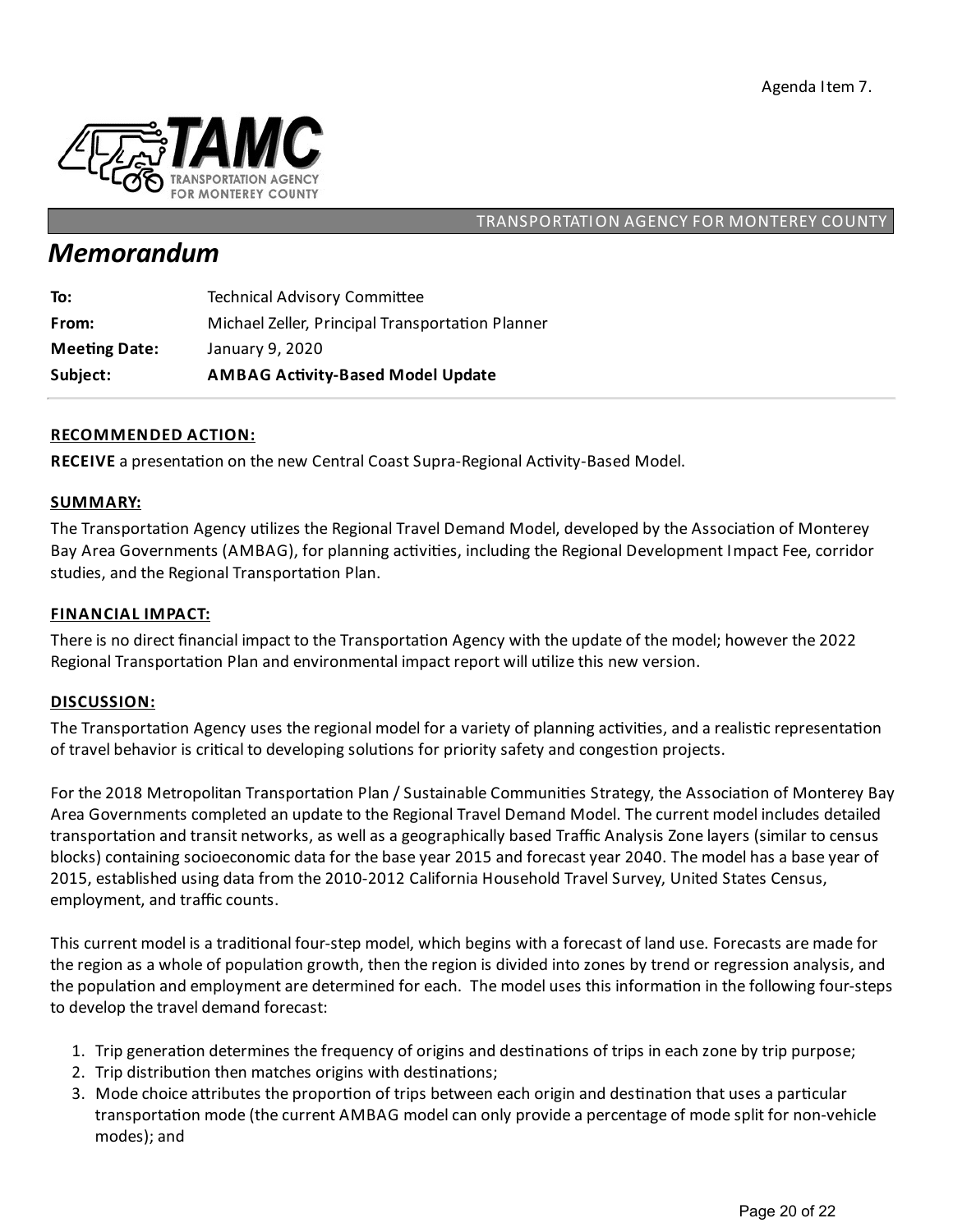4. Route assignment allocates trips between an origin and destination by a particular mode to a route (the current model assigns routes based on available capacity and shortest travel time).

In collaboration with San Luis Obispo Council of Governments, and Santa Barbara County Association of Governments, AMBAG applied for and was awarded a Caltrans Planning Grant to develop the Central Coast Supra-Regional Activity-Based Model Framework. Under this project, the team is developing an advanced activity-based modeling framework for over 30 jurisdictions in California's Central Coast region. Activity-based models represent the state-of-the-art in travel demand modeling and offer a more accurate modeling paradigm over the traditional fourstep models, largely because they track travel behavior at an individual level rather than aggregating trips into groups. The project will involve the analysis of recent travel behavior survey data to develop, calibrate, validate and forecast passenger travel using daily simulated activity patterns. The activity-based model framework will then replace the existing four-step regional travel demand models throughout the region during the development of each Metropolitan Planning Organization's next Regional/Metropolitan Transportation Plan and associated Sustainable Communities Strategy. The final activity-based model framework will help each agency evaluate transportation policies and system performance.

Bhupendra Patel, Director of Modeling for AMBAG, will provide a presentation to the Technical Advisory Committee on the model update project.